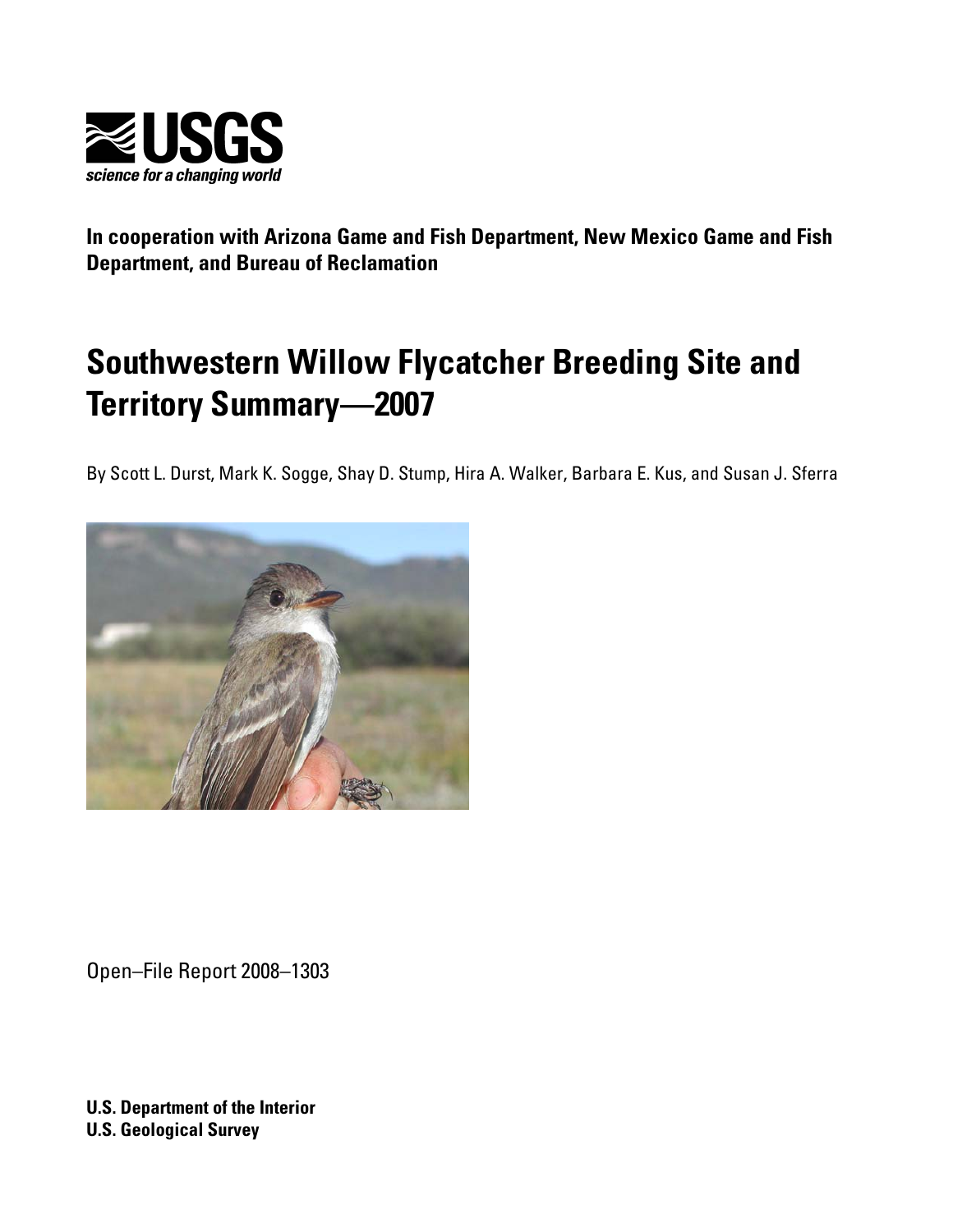#### **U.S. Department of the Interior**

DIRK KEMPTHORNE, Secretary

#### **U.S. Geological Survey**

Mark D. Myers, Director

U.S. Geological Survey, Reston, Virginia 2008

For product and ordering information: World Wide Web:<http://www.usgs.gov/pubprod> Telephone: 1-888-ASK-USGS

For more information on the USGS—the Federal source for science about the Earth, its natural and living resources, natural hazards, and the environment: World Wide Web: <http://www.usgs.gov> Telephone: 1-888-ASK-USGS

Any use of trade, product, or firm names is for descriptive purposes only and does not imply endorsement by the U.S. Government.

Although this report is in the public domain, permission must be secured from the individual copyright owners to reproduce any copyrighted material contained within this report.

Suggested citation:

Durst, S.L., Sogge, M.K., Stump, S.D., Walker, H.A., Kus, B.E., and Sferra, S.J., 2008, Southwestern willow flycatcher breeding sites and territory summary—2007: U.S. Geological Survey Open–File Report 2008–1303, 31 p.

Cover: Southwestern willow flycatcher (*Empidonax traillii extimus*), U.S. Geological Survey photograph.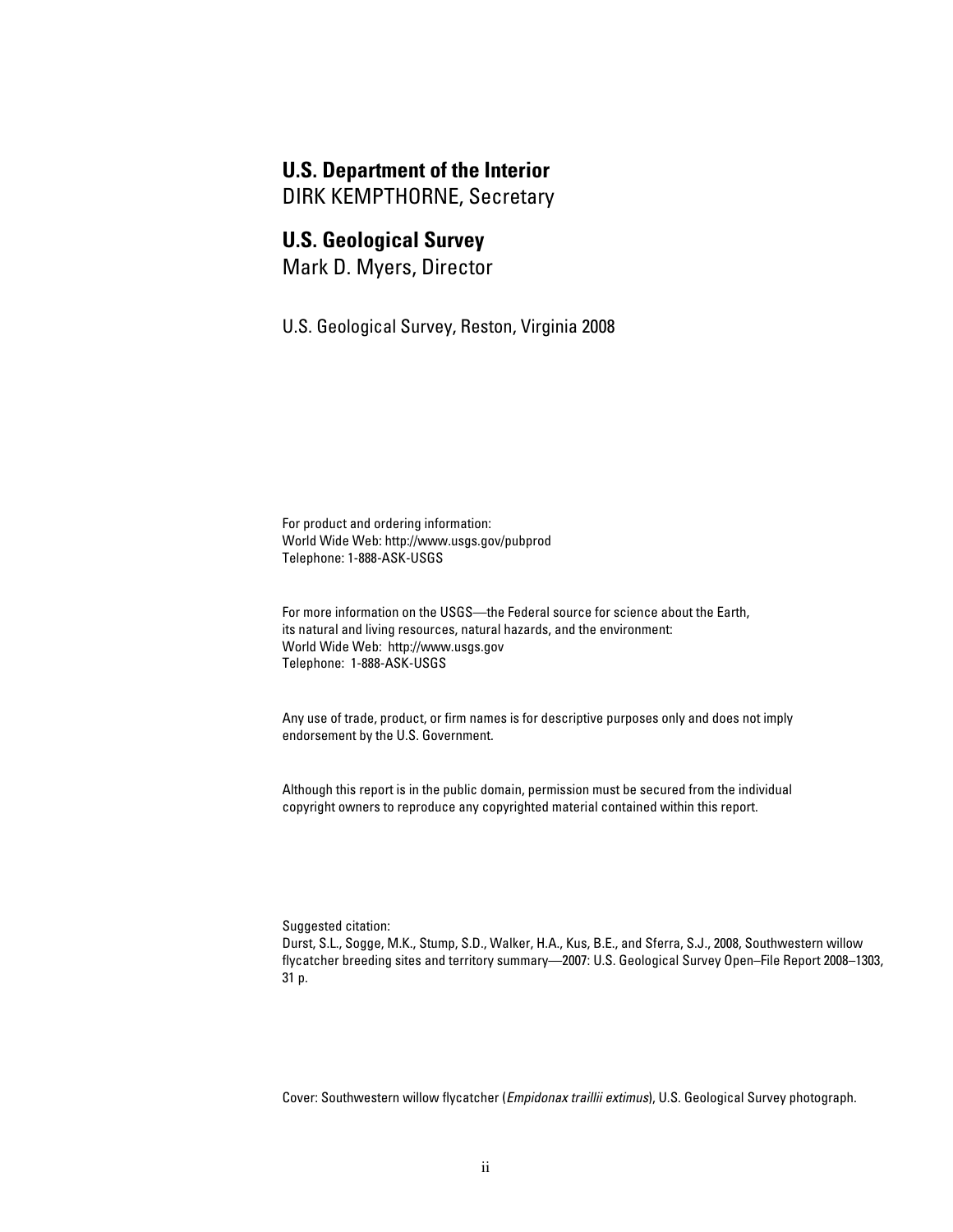## **Contents**

## **Figures**

| 1. Estimated number of known Southwestern willow flycatcher breeding sites and territories, from 1993 to     |  |
|--------------------------------------------------------------------------------------------------------------|--|
|                                                                                                              |  |
| 2. Number of estimated and surveyed Southwestern willow flycatcher breeding sites from 1993 to 2007  5       |  |
| 3. Number of estimated and surveyed Southwestern willow flycatcher territories, from 1993 to 2007 6          |  |
|                                                                                                              |  |
|                                                                                                              |  |
| 6. Percentage of flycatcher territories occurring within breeding sites of differing compositions of native  |  |
|                                                                                                              |  |
| 7. Percentage of flycatcher territories occurring within breeding sites dominated by particular tree species |  |
|                                                                                                              |  |
| 8. Percentage of flycatcher breeding sites and territories found under different land ownership, as of the   |  |
|                                                                                                              |  |

## **Tables**

| 1. Most recent year of survey data for sites and territories included in this report, as of 2007 7 |  |
|----------------------------------------------------------------------------------------------------|--|
| 2. Number of Southwestern willow flycatcher breeding sites and territories by state, as of 2007 10 |  |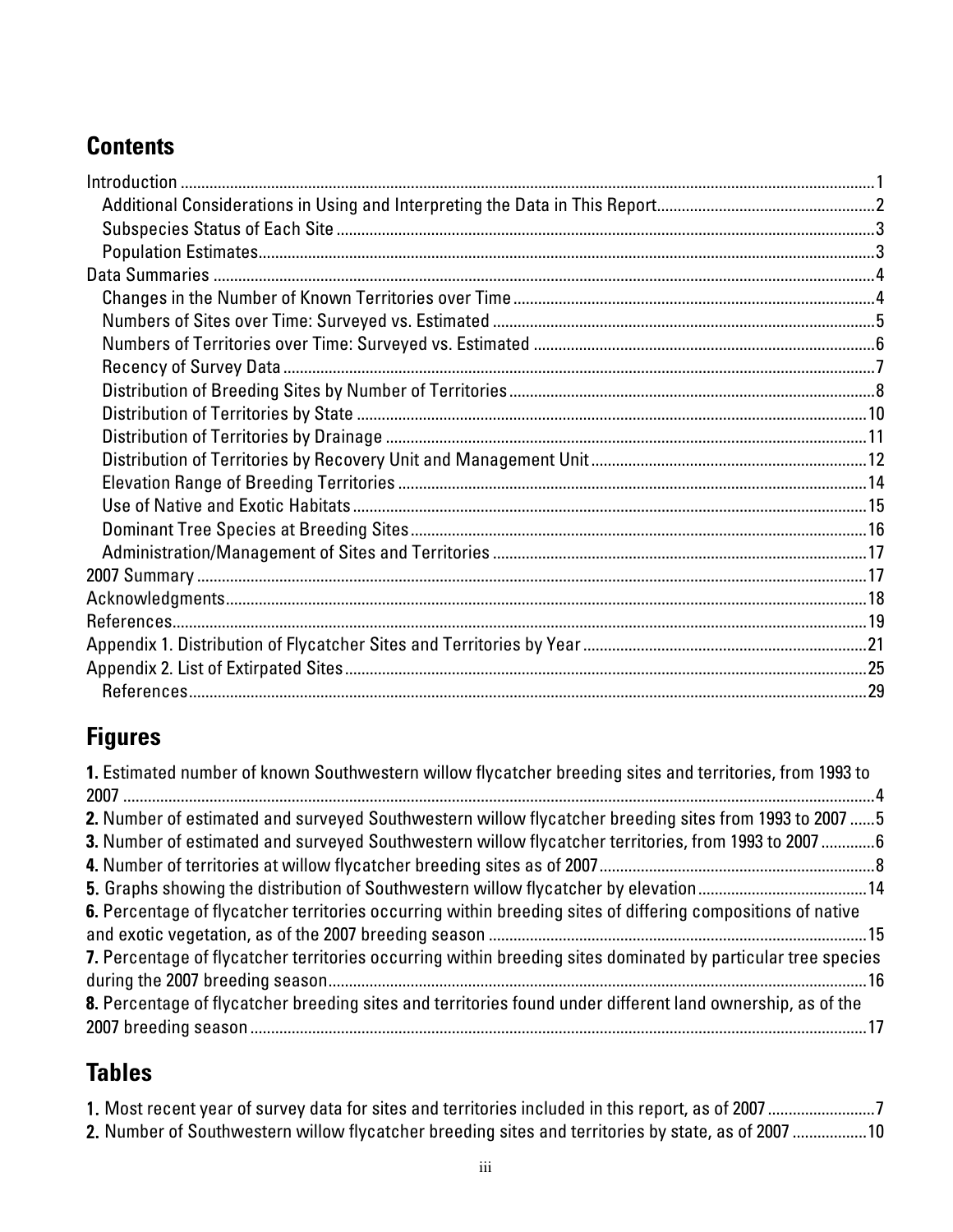| 3. Number of Southwestern willow flycatcher breeding sites and territories by major river drainage, as of    |  |
|--------------------------------------------------------------------------------------------------------------|--|
|                                                                                                              |  |
| 4. Currently known number of flycatcher breeding sites, territories, and number of territories necessary for |  |
|                                                                                                              |  |
| 1-1. Distribution of flycatcher sites and territories by year and state based on both estimated and surveyed |  |
|                                                                                                              |  |
| 2-1. List of the 142 sites that at one time had Southwestern willow flycatcher territories, but were         |  |
|                                                                                                              |  |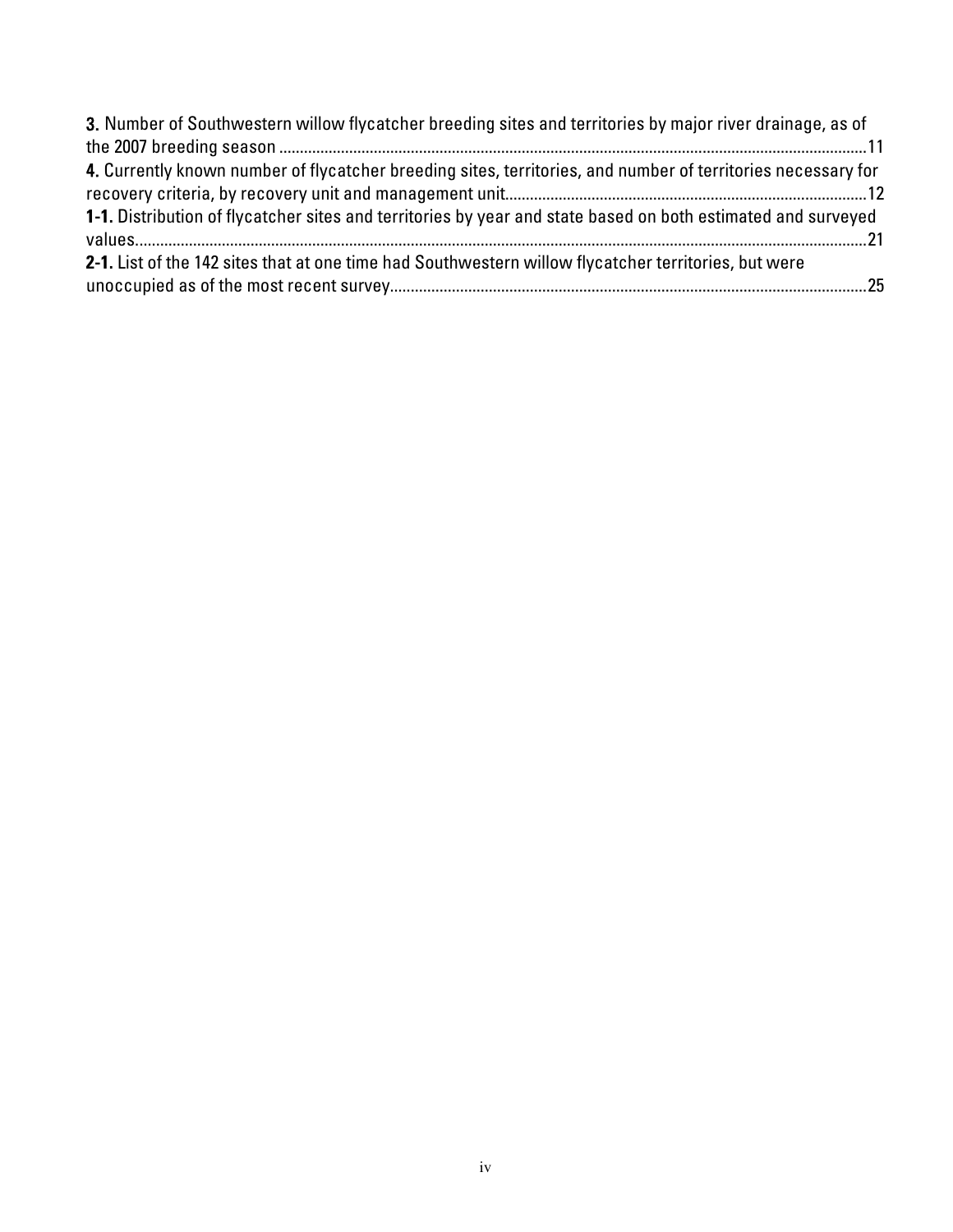# <span id="page-4-0"></span>**Southwestern Willow Flycatcher Breeding Site and Territory Summary—2007**

By Scott L. Durst<sup>[1](#page-4-1)</sup>, Mark K. Sogge<sup>1</sup>, Shay D. Stump<sup>[2](#page-4-2)</sup>, Hira A. Walker $^3$  $^3$ , Barbara E. Kus $^4$  $^4$ , and Susan J. Sferra<sup>[5](#page-4-5)</sup>

## **Introduction**

-

The Southwestern willow flycatcher (*Empidonax traillii extimus*; hereafter references to willow flycatcher and flycatcher refer to *E.t. extimus*, except where specifically noted) is an endangered bird that breeds only in dense riparian habitats in parts of six Southwestern states (Arizona, New Mexico, southern California, extreme southern Nevada, southern Utah, and southwestern Colorado). Since 1993, hundreds of Southwestern willow flycatcher surveys have been conducted each year, and many new flycatcher breeding sites located. This document synthesizes the most current information available on all known Southwestern willow flycatcher breeding sites.

This rangewide data synthesis was designed to meet two objectives: (1) identify all known Southwestern willow flycatcher breeding sites and (2) assemble data to estimate population size, location, habitat, and other information for all breeding sites, for as many years as possible, from 1993 through 2007.

This report provides data summaries in terms of the number of flycatcher sites and the number of territories. When interpreting and using this information, it must be kept in mind that a "site" is a geographic location where one or more willow flycatchers establishes a territory. Sites with unpaired territorial males are considered breeding sites, even if no nesting attempts were documented. A site is often a discrete patch of riparian habitat but may also be a cluster of riparian patches; there is no standardized definition for site, and its use varies within and among states. For example, five occupied habitat patches along a 10-km stretch of river might be considered five different sites in one state but only a single site in another state. This lack of standardization makes comparisons based on site numbers problematic. Researchers for this report generally deferred to statewide summary documents or to local managers and researchers when delineating a site for inclusion in the database. However, to avoid inflating the number of sites and to establish more consistent definitions of the term "site," adjacent and nearby sites from statewide reports were sometimes considered as a single site for the purposes of the rangewide data summary. Any combining or splitting of sites at the rangewide level was done on a case-by-case basis. Because of differences in site definitions, one should not evaluate the

<span id="page-4-1"></span><sup>&</sup>lt;sup>1</sup> U.S. Geological Survey, Southwest Biological Science Center, Colorado Plateau Research Station, Flagstaff, Ariz.

<span id="page-4-2"></span><sup>&</sup>lt;sup>2</sup> Arizona Game and Fish Department—Research Branch, Phoenix, Ariz.

<span id="page-4-3"></span><sup>&</sup>lt;sup>3</sup> New Mexico Department of Game and Fish, Santa Fe, N.Mex.

<span id="page-4-4"></span><sup>&</sup>lt;sup>4</sup> U.S. Geological Survey, Western Ecological Research Center, San Diego Field Station, San Diego, Calif.

<span id="page-4-5"></span><sup>&</sup>lt;sup>5</sup> Bureau of Reclamation, Phoenix Area Office, Phoenix, Ariz.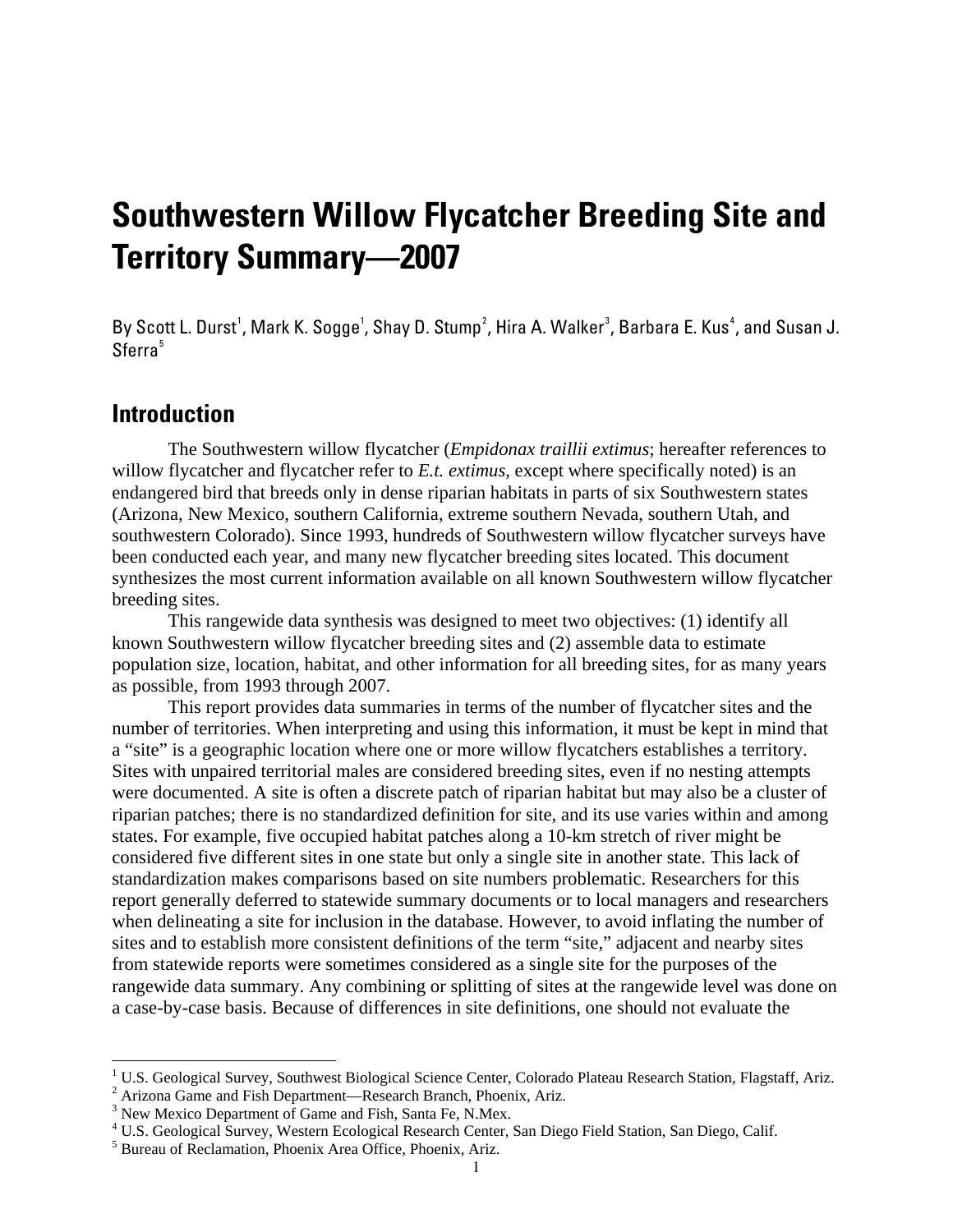<span id="page-5-0"></span>relative importance of a geographic region (such as drainage, watershed, or state) simply according to the number of flycatcher sites.

A "territory" is an exclusive defended area within a breeding site. Although detailed monitoring studies have identified unpaired territorial males and polygynous males at some flycatcher breeding sites, for the purposes of this report a territory is equivalent to the exclusive breeding area of a pair of flycatchers.

In general, the concept of territory is more similar among states and different investigators than site; thus, it is a more robust unit to use for summaries and comparisons. However, note that the definition of a polygynous territory is not consistent among states; a male polygynously paired with two females would be considered one territory in some states and two territories in other states. For each site, we referred to reports or spoke directly with researchers and managers to gather information such as management entity/agency, location (state, drainage, elevation), gross habitat type (native, exotic, or mixed; dominant tree species), and number of flycatcher territories.

Synthesizing the information on more than 200 breeding sites is challenging because annual data-collection and survey-reporting requirements are not standardized rangewide, and the nature and degree of readily available information varies widely from state to state. This is particularly true for areas such as California, where there are many flycatcher sites but surveyors are not required to submit standardized flycatcher survey forms. The lack of consistent reporting makes it difficult to determine precise survey locations, compare locations between years, standardize site names, and evaluate site-specific characteristics. It also introduces long delays in access to basic site and population information. However, California has instituted a statewide database (coordinated by the U.S. Geological Survey [USGS] San Diego Field Station) that compiles data from an array of investigators; this database has greatly aided the compilation of data at the rangewide level. Although Arizona, California, and New Mexico all compile statewide survey summaries, Colorado, Nevada, and Utah do not have coordinated statewide surveys, and data for these states are compiled at the rangewide level.

This report includes all known flycatcher breeding sites reported between 1993 and 2007. The statistics included herein are based on survey data from the most recent year during which surveys were conducted, whether flycatchers were detected or not. Therefore, data from 173 sites that were not surveyed in 2007 are still included in the site and territory tallies if they had territorial flycatchers during one or more years since 1993. This report does not include data from sites where only migrant willow flycatchers were detected.

Every effort was made to locate and include all available survey information; however, because of delays in reporting for some sites, some 2007-season survey information may not be available until after this report is published in September 2008. New 2007 survey information will be incorporated into future rangewide reports.

#### **Additional Considerations in Using and Interpreting the Data in This Report**

Data from a wide variety of sources have been used in this report, and the amount of information and level of detail varied greatly among sites. Because survey methodology varied among sites and between years, these summary data should be interpreted and used keeping this variation in mind. A discussion follows of cautions to consider when using these data.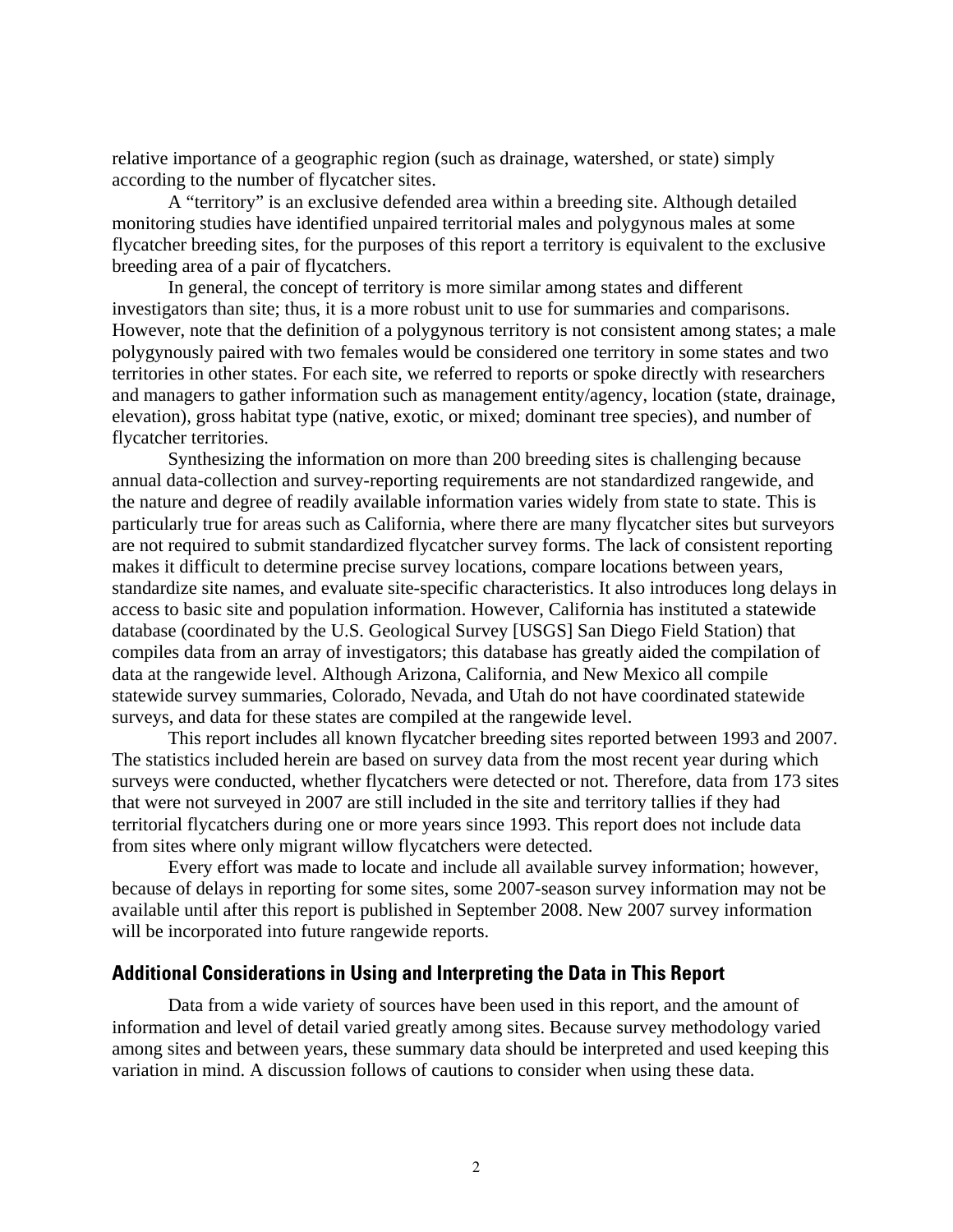#### <span id="page-6-0"></span>**Subspecies Status of Each Site**

The sites entered into this database all fall within the geographic range of the Southwestern subspecies (*E.t. extimus*), as defined by Unitt (1987), Browning (1993), Sogge and others (1997), and the U.S. Fish and Wildlife Service (2002). Recent studies of flycatcher genetics (for example, Paxton, 2000) and song patterns (for example, Sedgwick, 2001) support a more southerly northern range boundary for *E.t. extimus* than was used for the 1999 summary (Sogge and others, 2000). Future research may provide more insight into subspecies range boundaries; therefore, additional sites may eventually be removed from management as *E.t. extimus*, or new geographic areas and sites could be added. This should be considered when producing updates in future years and when making rangewide comparisons among years.

#### **Population Estimates**

Population estimates are just that—estimates. Their accuracy and precision vary with survey effort, survey intent, surveyor experience, habitat density, flycatcher behavior, and even background noise levels. The population estimates reported for a site are generally the minimum number of flycatchers that are likely present based on the overall survey results; that is, if surveyors suspected the presence of 12 to 14 flycatchers, the lower (more conservative) number was used. Although estimates may be very accurate for some intensively surveyed sites, there is no method to standardize accuracy across surveys; therefore, the overall statistics presented in this report should be recognized as approximate.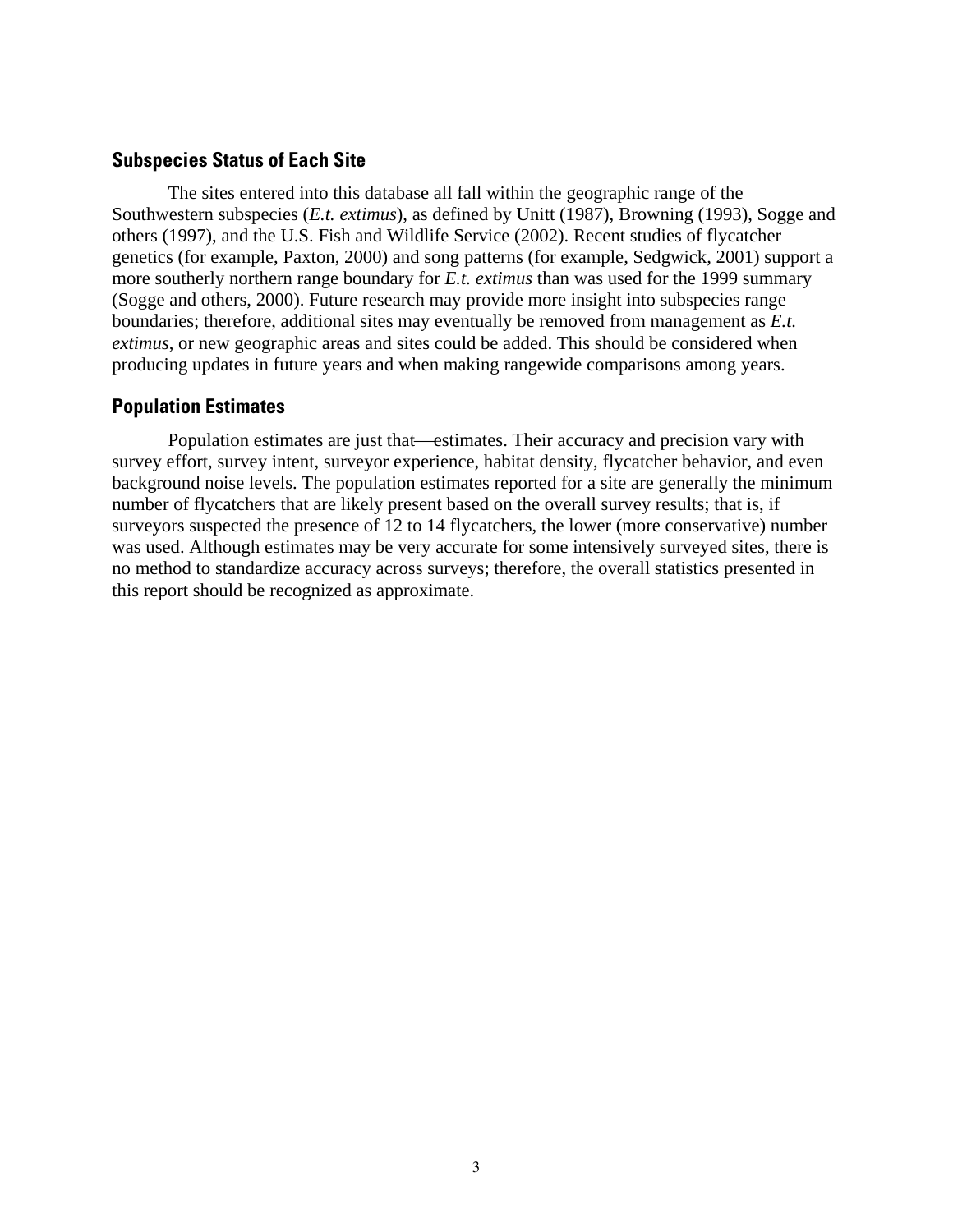## <span id="page-7-0"></span>**Data Summaries**

#### **Changes in the Number of Known Territories over Time**

Since 1993, extensive surveys in Arizona, California, Colorado, Nevada, New Mexico, and Utah have greatly increased the number of known flycatcher breeding sites and territories. In 1993, we collected information from 41 sites and estimated that there were 140 territories; in 2007, we compiled data from 288 sites and estimated 1,299 total territories (fig. 1). This increase should not by any means be interpreted entirely as a Southwestern willow flycatcher population increase. Rather, it is to a great extent a function of increased survey effort over time. Although population increases and decreases undoubtedly occur at some sites, movements of birds among sites and the lack of standardized surveys and reporting make it difficult to separate population trends from reporting variances. Determination of trends (positive or negative) can be made in only a few cases, and original data sources (for example, reports and survey data sheets) must be consulted when trying to elucidate population trends.



**Figure 1.** Estimated number of known Southwestern willow flycatcher breeding sites and territories, from 1993 to 2007. Numbers of sites and territories prior to 2007 have been updated as new information has become available and may be different from past reports.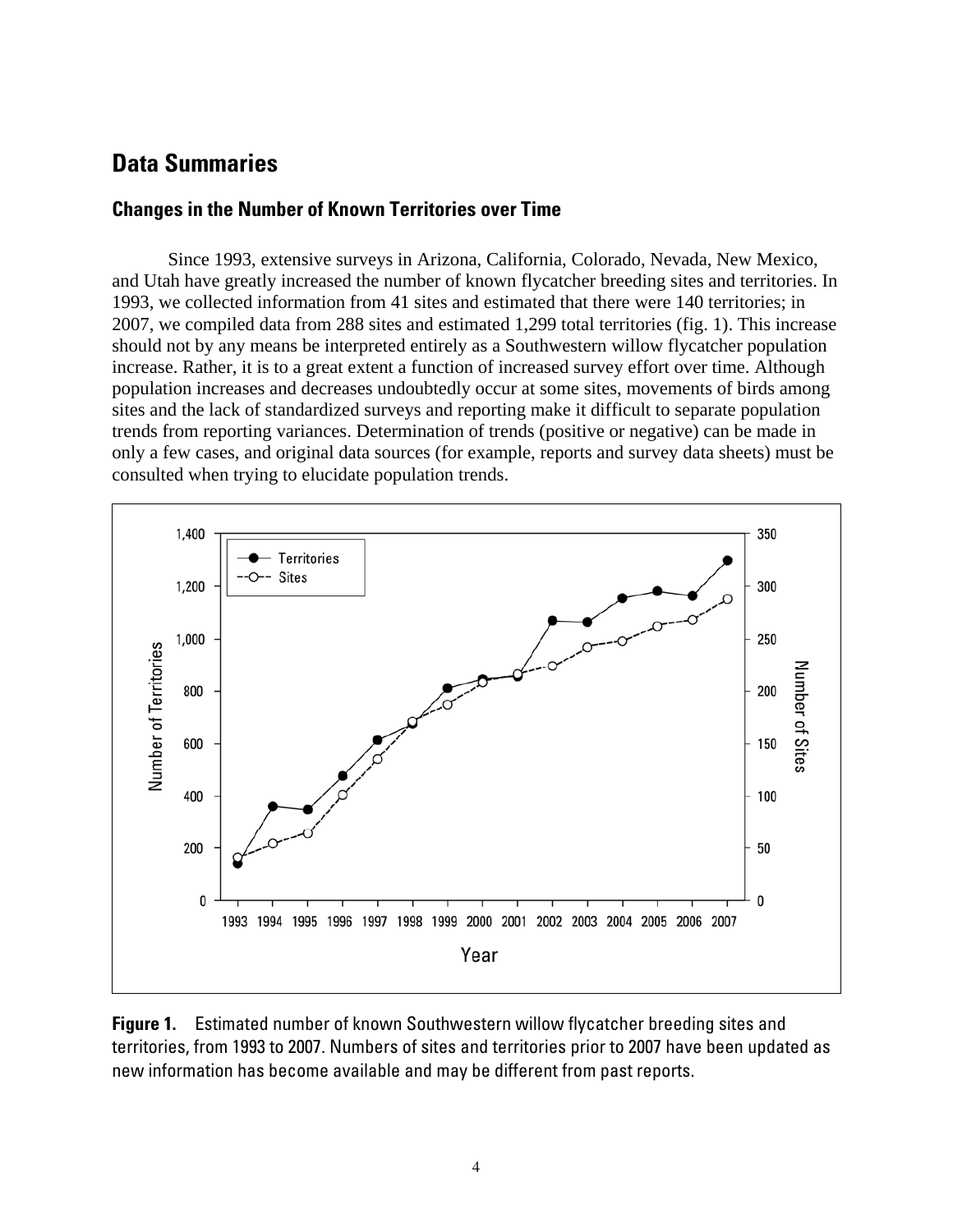#### <span id="page-8-0"></span>**Numbers of Sites over Time: Surveyed vs. Estimated**

Not all of the 288 sites where Southwestern willow flycatcher territories have been discovered over the past 15 years are surveyed every year. However, this compilation includes all sites where flycatcher territories have been detected since 1993, including sites that were not surveyed in 2007. Therefore, the total estimated number of sites (n=288) includes 115 that were surveyed in 2007 and 173 that were last surveyed in 2006 or earlier (fig. 2). The number of sites actually surveyed each year increased from 1993 to 2001, but it has been declining since then. This results in an increasing gap between the total number of estimated flycatcher sites and the number actually surveyed in the most recent year. See the section on Recency of Survey Data (below) and appendix 1 for additional details. The total number of estimated sites is the sum of sites that were actually surveyed in a given year plus the sites that were surveyed in a previous year.



**Figure 2.** Number of estimated and surveyed Southwestern willow flycatcher breeding sites from 1993 to 2007. Numbers of sites and territories prior to 2007 have been updated as new information has become available and may be different from past reports.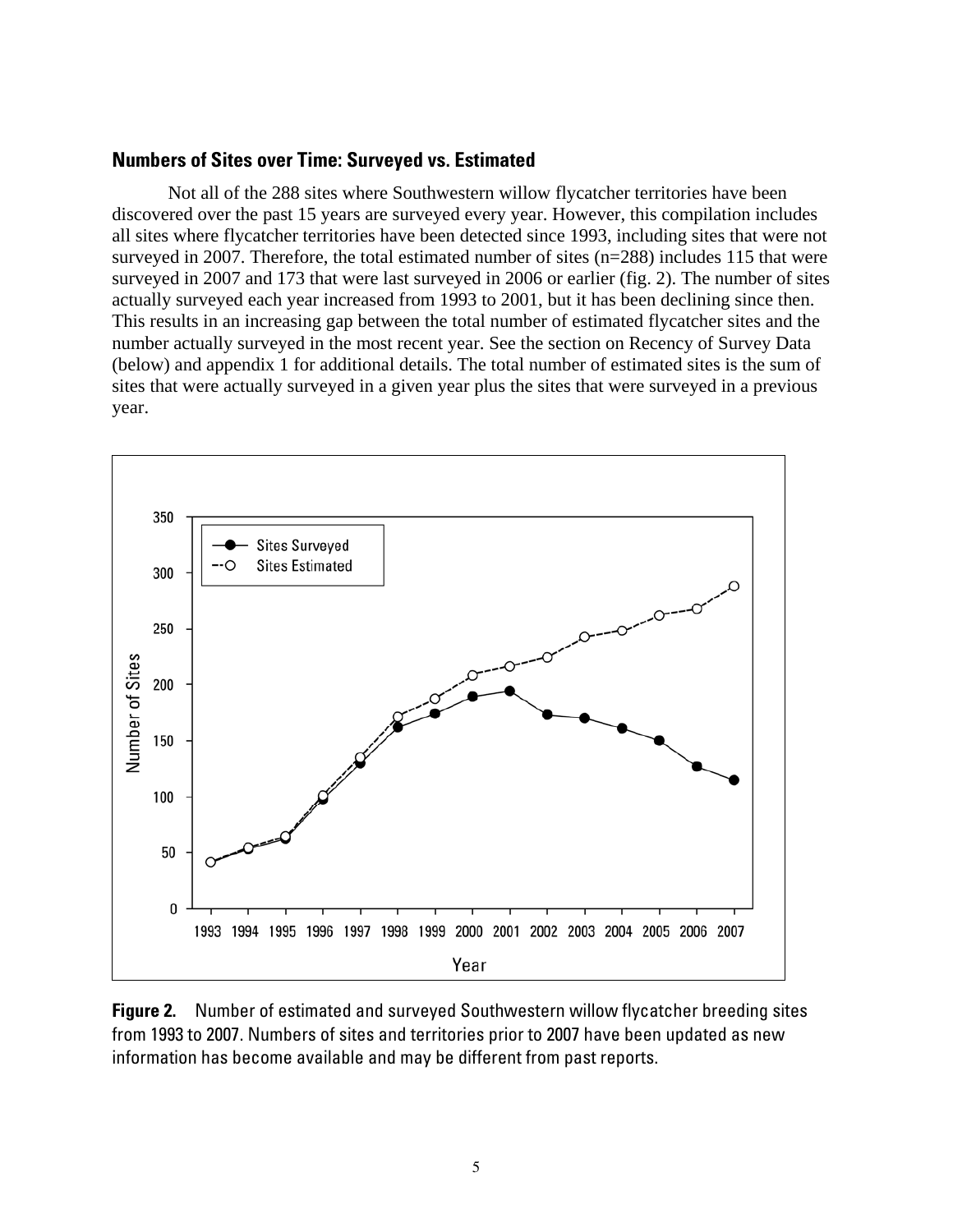#### <span id="page-9-0"></span>**Numbers of Territories over Time: Surveyed vs. Estimated**

As previously noted, not all known Southwestern willow flycatcher breeding sites are surveyed every year. For sites that were not surveyed in 2007, the number of territories reported in the most recent pre-2007 survey was used as an estimate of the number of territories currently at those sites.

In 2007, the estimated total number of territories (1,299) includes 930 detected in 2007 season surveys, plus 369 territories from sites that were last surveyed in 2006 or before (fig. 3). As with site estimates, the trend over the last several years shows an increasing gap between the number of territories known from recent surveys and the total number of estimated territories. The total number of estimated territories is the sum of territories that were actually detected in a given year plus the territories that were detected in the most recent survey in a previous year. See the section on Recency of Survey Data (below) and appendix 1 for additional details.



**Figure 3.** Number of estimated and surveyed Southwestern willow flycatcher territories, from 1993 to 2007. Numbers of sites and territories prior to 2007 have been updated as new information has become available and may be different from past reports.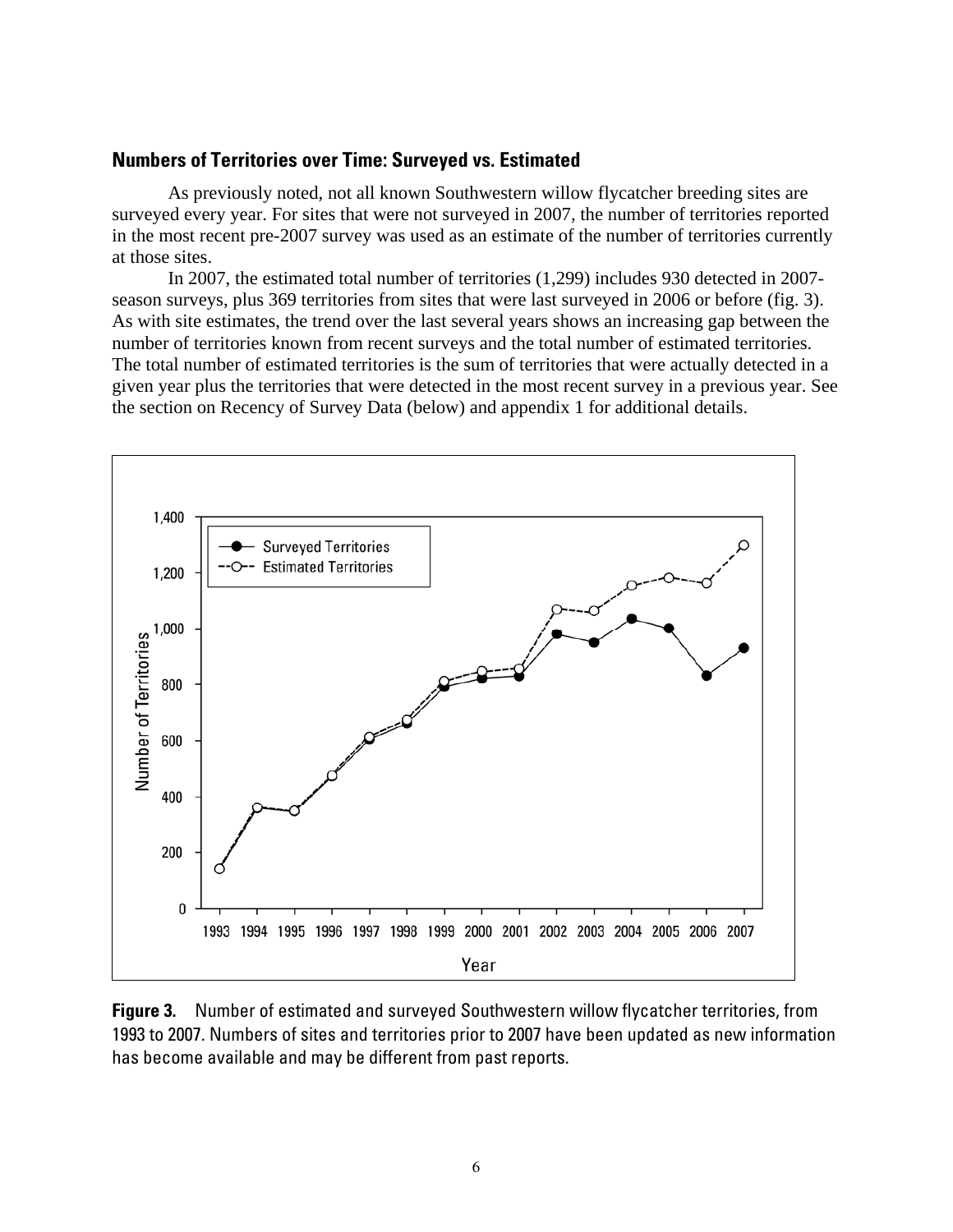#### <span id="page-10-0"></span>**Recency of Survey Data**

As previously indicated, the information used in this report is based on the most recent available survey data for each site. However, not all sites are surveyed every year. Of the 288 sites where Southwestern willow flycatchers have established territories since 1993, only 115 sites were surveyed in 2007 (table 1). Although estimates for some sites are based on older survey data, almost 70 percent of known sites have been surveyed since 2004, and these sites account for over 90 percent of the rangewide estimated number of flycatcher territories. Thus, all data presented in this report are based on the most recent surveys available for a given site. For 115 sites the data are from surveys conducted in 2007; however, for 173 sites the most recent data were collected before 2007.

Table 1. Most recent year of survey data for sites and territories included in this report, as of 2007.

| Year | <b>Number of sites</b> | <b>Percentage of total</b><br>sites $(n=288)$ | <b>Number of territories</b> | <b>Percentage of total</b><br>territories (n=1,299) |
|------|------------------------|-----------------------------------------------|------------------------------|-----------------------------------------------------|
| 1993 | 1                      | 0.3                                           | $\sqrt{2}$                   | 0.2                                                 |
| 1994 | $\mathbf{1}$           | 0.3                                           | $\boldsymbol{0}$             | 0.0                                                 |
| 1995 | 1                      | 0.3                                           | $\mathbf{1}$                 | 0.1                                                 |
| 1996 | $\mathfrak{2}$         | 0.7                                           | 5                            | 0.4                                                 |
| 1997 | $\overline{4}$         | 1.4                                           | $\mathfrak s$                | 0.4                                                 |
| 1998 | $\overline{4}$         | 1.4                                           | 6                            | 0.5                                                 |
| 1999 | 6                      | 2.1                                           | 6                            | 0.5                                                 |
| 2000 | 3                      | 1.0                                           | 1                            | 0.1                                                 |
| 2001 | 29                     | 10.1                                          | 63                           | 4.9                                                 |
| 2002 | 21                     | 7.3                                           | 26                           | 2.0                                                 |
| 2003 | 15                     | 5.2                                           | 5                            | 0.4                                                 |
| 2004 | 25                     | 8.7                                           | 61                           | 4.7                                                 |
| 2005 | 29                     | 10.1                                          | 152                          | 11.7                                                |
| 2006 | 32                     | 11.1                                          | 36                           | 2.8                                                 |
| 2007 | 115                    | 39.9                                          | 930                          | 71.6                                                |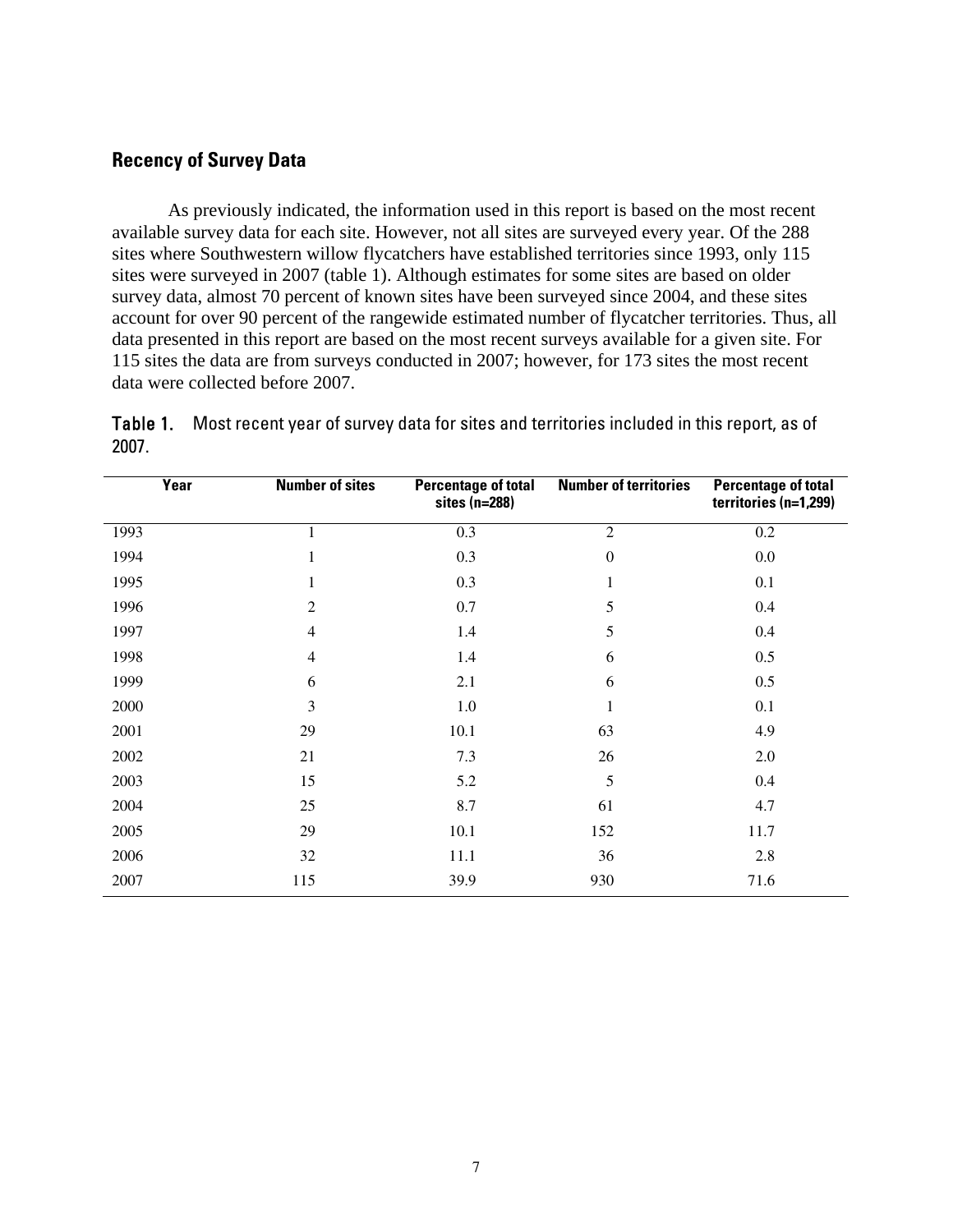#### <span id="page-11-0"></span>**Distribution of Breeding Sites by Number of Territories**

Most Southwestern willow flycatcher breeding sites are small, both in terms of the number of territories (hosting five or fewer territories, see fig. 4) and habitat patch size. Willow flycatcher territories have disappeared from 142 of the 288 sites tracked since 1993 (see appendix 2 for a list of extirpated sites). All but two of these sites where flycatcher territories are no longer detected comprised five or fewer territories. The two exceptions—the Colorado River inflow to Lake Mead, and the PZ Ranch on the San Pedro River—were larger sites where habitat was affected by flooding and fire, respectively. However, some extirpated sites, including Lake Mead and PZ Ranch, were subsequently recolonized by breeding flycatchers once the riparian habitat recovered.



**Figure 4.** Number of territories at willow flycatcher breeding sites as of 2007.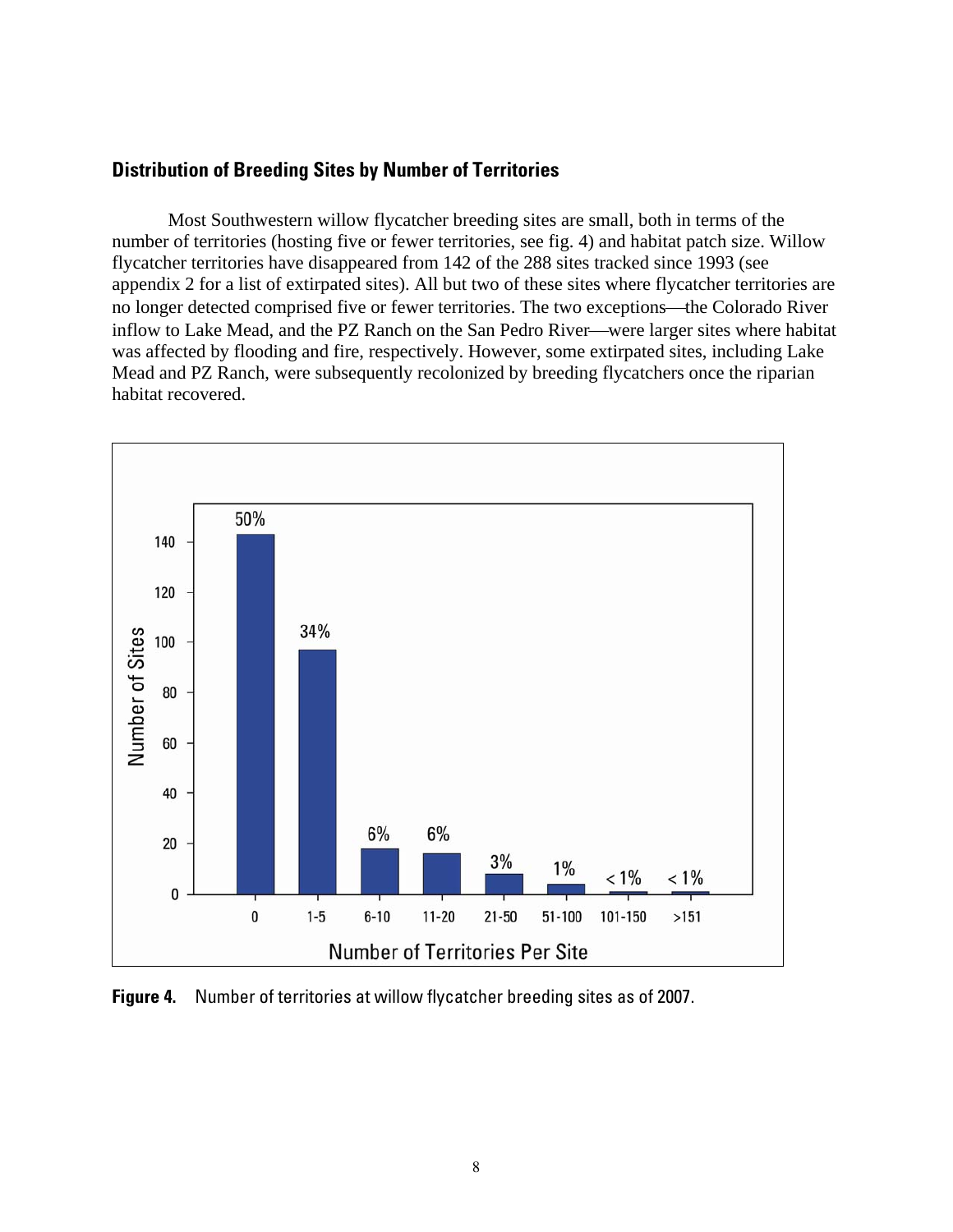In some instances, flooding and fire did not result in the total loss of flycatcher breeding habitats, although fires during the breeding seasons in Arizona at the Gila River Kearny Sewage Ponds in 2004 and San Pedro River Dudleyville Crossing sites in 2005 may have reduced suitable breeding habitat. The inundation of Roosevelt Lake and Horseshoe Reservoir in Arizona before the 2005 breeding season dramatically reduced the available riparian habitat at some sites. The long-term impact of flooding and fire at these breeding sites is unknown and should be examined through continued surveys.

Not all birds at the sites where flycatcher territories are no longer detected necessarily died—some of these birds moved to other sites where they attempted to establish breeding territories. This is known to be the case for banded flycatchers that moved from the Verde River Tuzigoot Bridge and PZ Ranch to other sites (Paxton and Sogge 1996; Paxton and others, 1997; Netter and others, 1998). We are also aware of numerous other long-distance flycatcher movements to and from Roosevelt Lake before and after its inundation (Causey and others, 2005). Some of these burned and flooded sites may eventually cycle back into occupancy by breeding flycatchers as a result of changes in habitat quality, an increase in number of nearby territories, or other unknown or undetected factors. Sixty-four sites have been recolonized after at least 1 year of zero territorial flycatcher detections, indicating that previously extirpated sites may be recolonized if conditions such as habitat quality become more suitable in the future. Some of them do currently have territories, and some have repeatedly cycled between occupied and unoccupied status.

If we exclude the sites where territories are no longer detected, the picture remains much the same—the majority of sites (97 of 173; 56 percent) have five or fewer territories. Because most of the 142 sites where birds are no longer detected had very small populations (usually only 1 or 2 territories), their loss does not greatly affect the overall rangewide territory estimates or many of the territory statistics that are reported herein.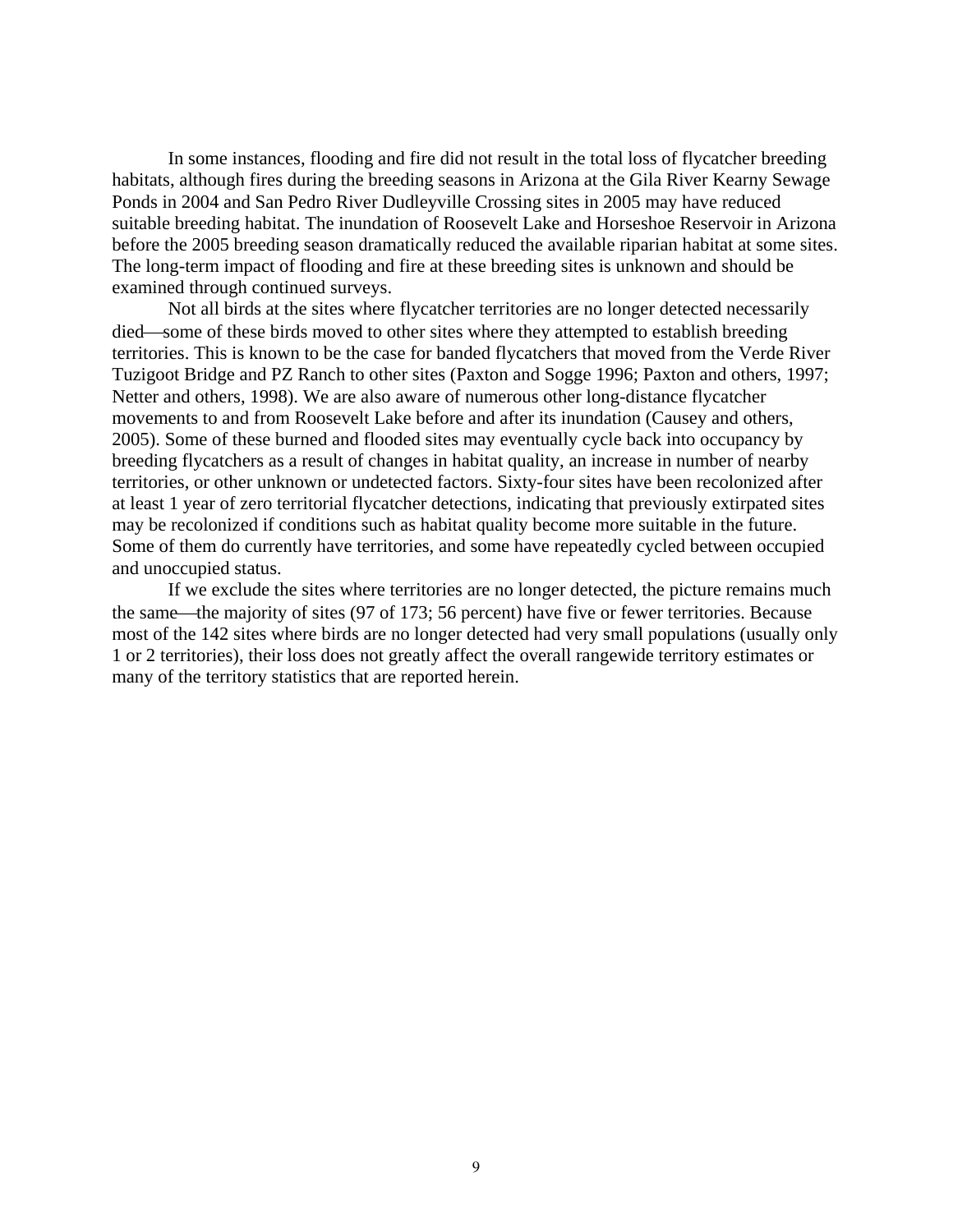#### <span id="page-13-0"></span>**Distribution of Territories by State**

Arizona, New Mexico, and California account for the greatest number of known Southwestern willow flycatcher sites and territories (table 2). Nevada, Colorado, and Utah account for less than 12 percent of territories, primarily because these states have few known breeding sites occurring far enough south to fall within the range of *E.t. extimus*. Texas is absent from table 2 because there were no survey data or other records to shed light on current status and distribution within that state. See appendix 1 for a version of table 2 that includes updated estimated and surveyed numbers of sites and territories by year and state.

Table 2. Number of Southwestern willow flycatcher breeding sites and territories by state, as of 2007.

| <b>State</b> | <b>Number of sites</b> | <b>Percentage of total</b><br>sites | <b>Number of</b><br>territories | <b>Percentage of total</b><br>territories |
|--------------|------------------------|-------------------------------------|---------------------------------|-------------------------------------------|
| Arizona      | 124                    | 43.1                                | 459                             | 35.3                                      |
| California   | 96                     | 33.3                                | 172                             | 13.2                                      |
| Colorado     | 11                     | 3.8                                 | 66                              | 5.1                                       |
| New Mexico   | 41                     | 14.2                                | 519                             | 40.0                                      |
| Nevada       | 13                     | 4.5                                 | 76                              | 5.9                                       |
| Utah         | 3                      | 1.0                                 | 7                               | 0.5                                       |
| Total        | 288                    |                                     | 1,299                           |                                           |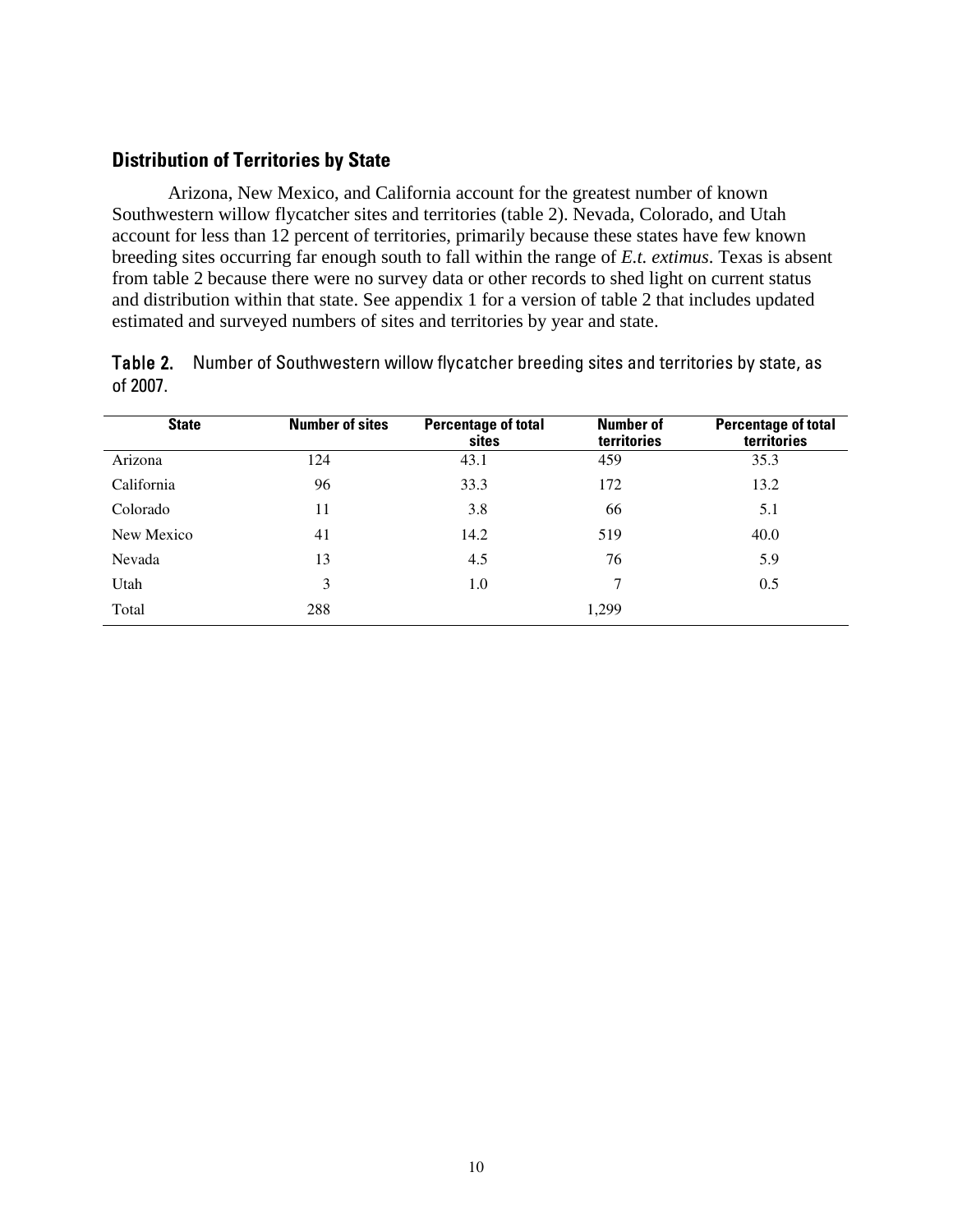#### <span id="page-14-0"></span>**Distribution of Territories by Drainage**

In general, a drainage name has been designated to serve as a functional unit, rather than a defined hydrological unit, as a means to summarize site and territory information. More flycatcher territories are found along the Gila River than any other major drainage (table 3); one of the largest known populations (in the Cliff-Gila Valley, N. Mex.) contributes many of the territories within this drainage. Elsewhere in New Mexico, and in southwest Colorado, most territories are found along the Rio Grande. The primary flycatcher drainages in California are the Kern, Owens, San Luis Rey, Santa Ana, and Santa Margarita Rivers. In Arizona, most flycatchers are found along the Gila, San Pedro, and Salt River drainages. The Virgin River drainage supports the majority of flycatchers in Utah. The Virgin and Pahranagat Rivers support most of the flycatchers in Nevada. Sites along the Colorado River are located in Arizona, California, and Utah. The scale of all drainages in the rangewide summary is not equivalent and the drainage naming convention is specific to a particular watershed.

| <b>Drainage</b>            | <b>Number</b><br>of sites | <b>Percentage of</b><br>total sites | <b>Number of</b><br>territories | <b>Percentage of total</b><br>territories |
|----------------------------|---------------------------|-------------------------------------|---------------------------------|-------------------------------------------|
| <b>Big Sandy River</b>     | $\overline{2}$            | 0.7                                 | 22                              | 1.7                                       |
| <b>Bill Williams River</b> | 6                         | 2.1                                 | 17                              | 1.3                                       |
| Colorado River             | 41                        | 14.2                                | 19                              | 1.5                                       |
| Gila River                 | 50                        | 17.4                                | 391                             | 30.1                                      |
| Kern River                 | $\overline{2}$            | 0.7                                 | 14                              | 1.1                                       |
| Owens River                | 5                         | 1.7                                 | 28                              | 2.2                                       |
| Pahranagat River           | $\overline{4}$            | 1.4                                 | 32                              | 2.5                                       |
| Rio Grande                 | 25                        | 8.7                                 | 303                             | 23.3                                      |
| Salt River                 | 6                         | 2.1                                 | 41                              | 3.2                                       |
| San Luis Rey River         | 9                         | 3.1                                 | 55                              | 4.2                                       |
| San Pedro River            | 19                        | 6.6                                 | 171                             | 13.2                                      |
| Santa Ana River            | 30                        | 10.4                                | 28                              | 2.2                                       |
| Santa Margarita River      | 3                         | 1.0                                 | 14                              | 1.1                                       |
| <b>Tonto Creek</b>         | 1                         | 0.3                                 | 34                              | 2.6                                       |
| Verde River                | 7                         | 2.4                                 | 14                              | 1.1                                       |
| Virgin River               | 8                         | 2.8                                 | 51                              | 3.9                                       |
| All others*                | 70                        | 24.3                                | 65                              | 5.0                                       |
| Total                      | 288                       |                                     | 1,299                           |                                           |

Table 3. Number of Southwestern willow flycatcher breeding sites and territories by major river drainage (drainages with >1 percent of total flycatcher territories), as of the 2007 breeding season.

\*All others includes drainages that had <1 percent of total territories: Agua Fria River, Agua Hedionda, Amargosa River, Canadian River, Chama River, Hassayampa River, Las Flores Creek, Little Colorado River, Meadow Valley Wash, Mimbres River, Mojave River, San Diego Creek, San Diego River, San Dieguito River, San Felipe Creek, San Francisco River, San Gabriel River, San Juan Creek, San Juan River, San Mateo Creek, Santa Clara River, Santa Cruz River, Santa Maria River, Santa Ynez River, Sulphur Creek, Sweetwater River, and Temecula Creek.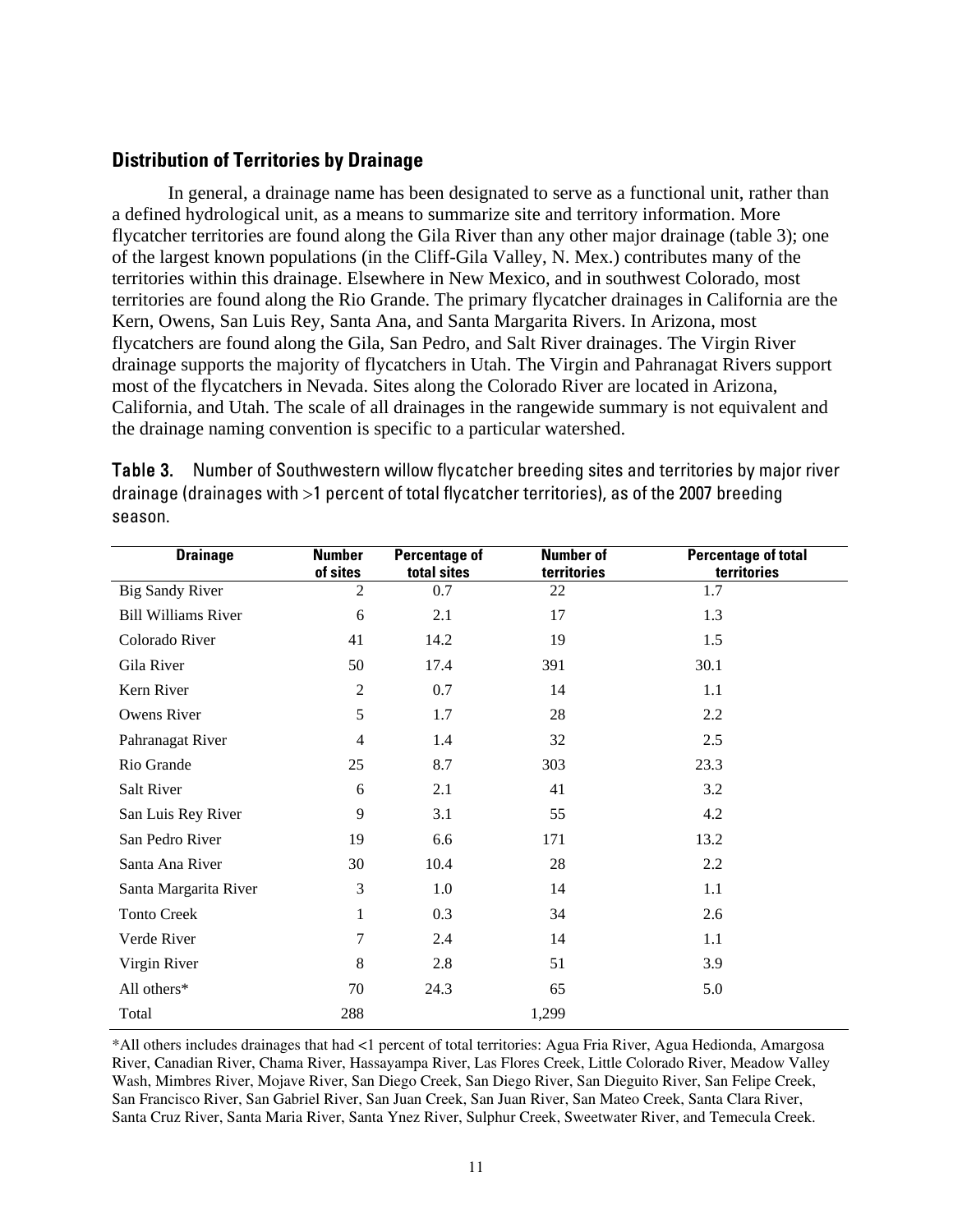#### <span id="page-15-0"></span>**Distribution of Territories by Recovery Unit and Management Unit**

The numbers of breeding sites and territories were tallied by recovery unit and management unit (table 4), as defined in the Southwestern Willow Flycatcher Recovery Plan (U.S. Fish and Wildlife Service, 2002). Note that in some management units, the number of territories is actually less than the number of sites; this occurs where management units include primarily small sites, one or more of which no longer contains territorial flycatchers as of the most recent survey (that is, "extirpated" sites; see appendix 2).

Table 4. Currently known number of flycatcher breeding sites, territories (as of 2007 data), and number of territories necessary to meet U.S. Fish and Wildlife Service recovery criteria, by recovery unit and management unit.

| <b>Management unit</b>                | <b>Number of sites</b> | <b>Number of territories</b>    |     |  |  |  |  |  |  |
|---------------------------------------|------------------------|---------------------------------|-----|--|--|--|--|--|--|
| <b>Basin and Mojave Recovery Unit</b> |                        |                                 |     |  |  |  |  |  |  |
| Owens                                 | $\overline{5}$         | 28                              | 50  |  |  |  |  |  |  |
| Kern                                  | $\overline{2}$         | 14                              | 75  |  |  |  |  |  |  |
| Amargosa                              | 3                      | 1                               | 25  |  |  |  |  |  |  |
| Mojave                                | 7                      | 4                               | 25  |  |  |  |  |  |  |
| Salton                                | 1                      | 4                               | 25  |  |  |  |  |  |  |
| Total                                 | 18                     | 51                              | 200 |  |  |  |  |  |  |
|                                       |                        | Costal California Recovery Unit |     |  |  |  |  |  |  |
| Santa Ynez                            | $\overline{4}$         | 7                               | 75  |  |  |  |  |  |  |
| Santa Clara                           | 12                     | 8                               | 25  |  |  |  |  |  |  |
| Santa Ana                             | 33                     | 28                              | 50  |  |  |  |  |  |  |
| San Diego                             | 24                     | 77                              | 125 |  |  |  |  |  |  |
| Total                                 | 73                     | 120                             | 275 |  |  |  |  |  |  |
|                                       |                        | Gila Recovery Unit              |     |  |  |  |  |  |  |
| Verde                                 | $\overline{7}$         | 14                              | 50  |  |  |  |  |  |  |
| Hassayampa-Agua Fria                  | $\mathfrak{2}$         | 1                               | 25  |  |  |  |  |  |  |
| Roosevelt                             | 7                      | 75                              | 50  |  |  |  |  |  |  |
| San Francisco                         | 4                      | 7                               | 25  |  |  |  |  |  |  |
| <b>Upper Gila</b>                     | 22                     | 329                             | 325 |  |  |  |  |  |  |
| Gila-San Pedro                        | 46                     | 233                             | 150 |  |  |  |  |  |  |
| Santa Cruz                            | 1                      | $\boldsymbol{0}$                | 25  |  |  |  |  |  |  |
| Total                                 | 89                     | 659                             | 650 |  |  |  |  |  |  |
|                                       |                        | Lower Colorado Recovery Unit    |     |  |  |  |  |  |  |
| Pahranagat                            | 6                      | 40                              | 50  |  |  |  |  |  |  |
| Virgin                                | 7                      | 43                              | 100 |  |  |  |  |  |  |
| Little Colorado                       | 5                      | 9                               | 50  |  |  |  |  |  |  |
| Middle Colorado                       | 20                     | 4                               | 25  |  |  |  |  |  |  |
| Hoover-Parker                         | 6                      | 14                              | 50  |  |  |  |  |  |  |
| <b>Bill Williams</b>                  | 9                      | 39                              | 100 |  |  |  |  |  |  |
| Parker-Southern                       | 16                     | $\mathbf{1}$                    | 150 |  |  |  |  |  |  |
| <b>International Boundary</b>         |                        |                                 |     |  |  |  |  |  |  |
| Total                                 | 70                     | 150                             | 525 |  |  |  |  |  |  |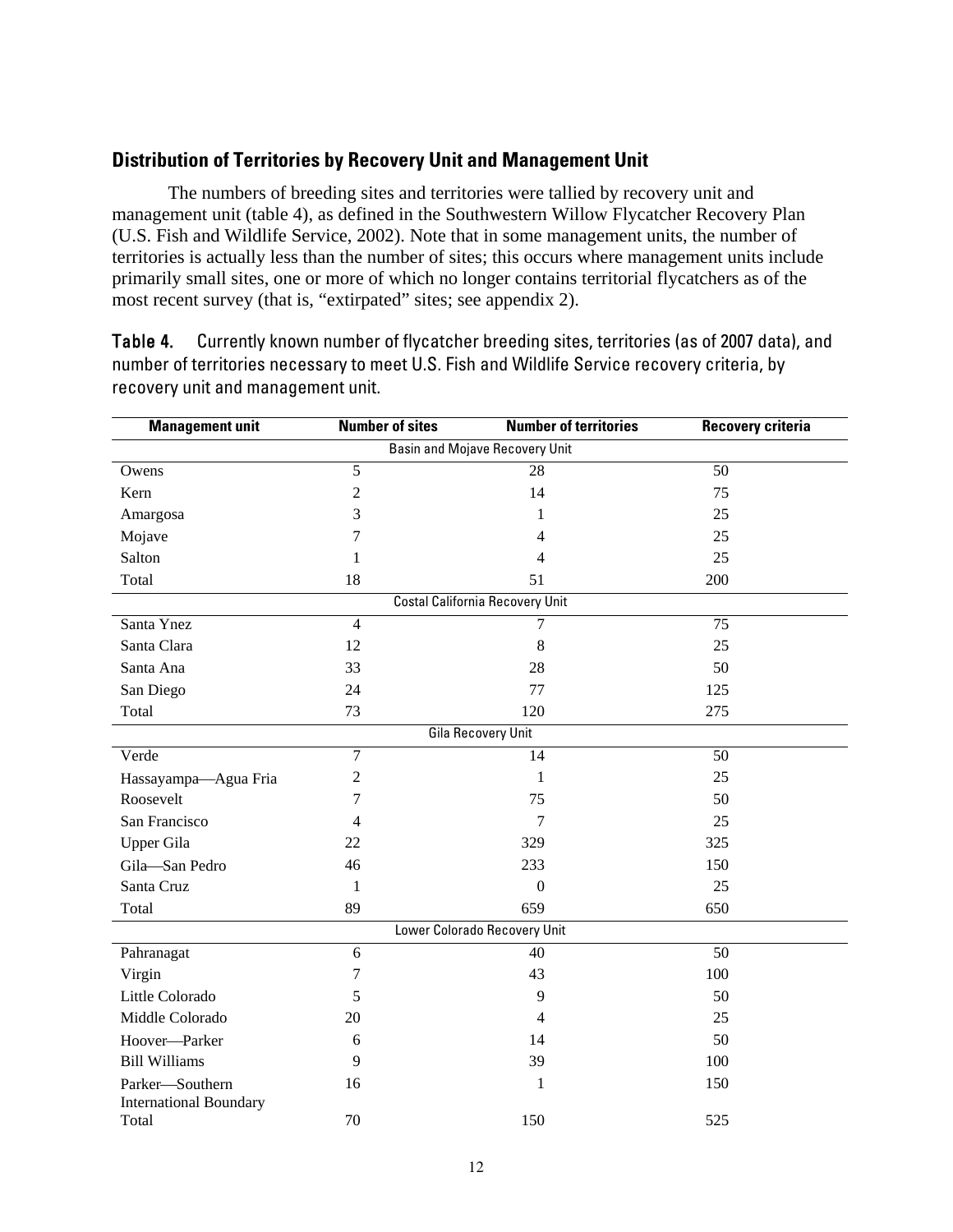Table 4. Currently known number of flycatcher breeding sites, territories (as of 2007 data), and number of territories necessary to meet U.S. Fish and Wildlife Service recovery criteria, by recovery unit and management unit—Continued.

| <b>Management unit</b>   | <b>Number of sites</b> | <b>Number of territories</b>        | <b>Recovery criteria</b> |  |  |  |  |  |  |
|--------------------------|------------------------|-------------------------------------|--------------------------|--|--|--|--|--|--|
| Rio Grande Recovery Unit |                        |                                     |                          |  |  |  |  |  |  |
| San Luis Valley          |                        | 56                                  | 50                       |  |  |  |  |  |  |
| <b>Upper Rio Grande</b>  | 16                     | 21                                  | 75                       |  |  |  |  |  |  |
| Middle Rio Grande        | 8                      | 230                                 | 100                      |  |  |  |  |  |  |
| Lower Rio Grande         | 3                      | $\mathfrak{D}$                      | 25                       |  |  |  |  |  |  |
| Total                    | 34                     | 309                                 | 250                      |  |  |  |  |  |  |
|                          |                        | <b>Upper Colorado Recovery Unit</b> |                          |  |  |  |  |  |  |
| San Juan                 | 5                      | 10                                  | 25                       |  |  |  |  |  |  |
| Powell                   | 0                      | 0                                   | 25                       |  |  |  |  |  |  |
| Total                    |                        | 10                                  | 50                       |  |  |  |  |  |  |
| <b>Grand</b> total       | 288                    | 1,299                               | 1,950                    |  |  |  |  |  |  |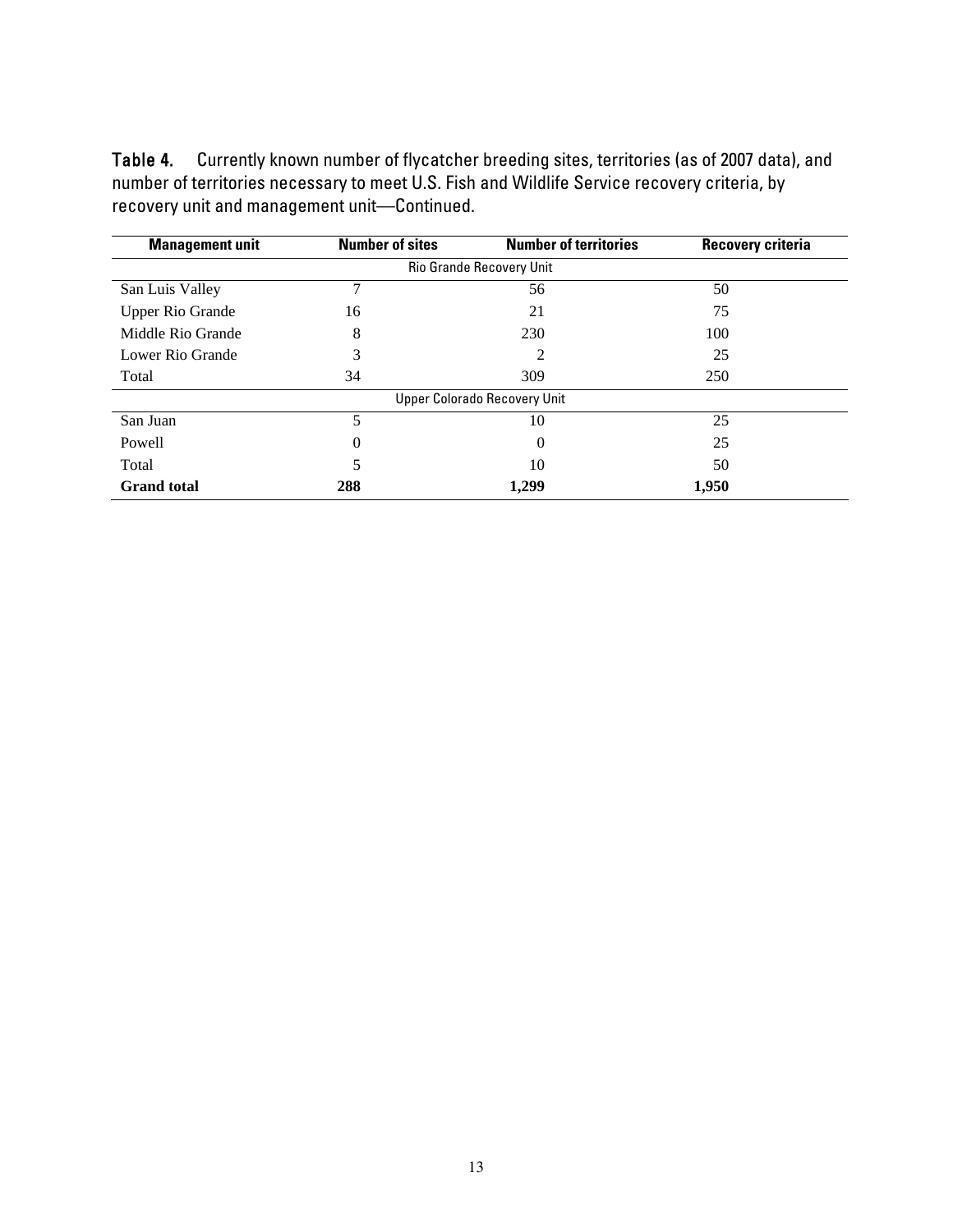#### <span id="page-17-0"></span>**Elevation Range of Breeding Territories**

The Southwestern willow flycatcher is distributed over a wide elevation range. The majority of breeding sites occur between sea level and 1,000-m elevation (fig. 5*A*). Most territories are found between sea level and 1,600 m (fig. 5*B*), with "spikes" at 601−800 m (the Gila/San Pedro River confluence and Roosevelt Lake in Ariz.) and 1,401−1,600 m (the Cliff-Gila Valley in New Mexico). Although relatively few territories are known to occur above 2,000 m, willow flycatchers breed at four sites that are above 2,500 m.





#### *B.*

Figure 5. Graphs showing the distribution of Southwestern willow flycatcher by elevation (200=0−200 m, 400=201−400 m, and so forth). *A.* Percentage of flycatcher breeding sites occurring at differing elevations, as of 2007 *B.* Percentage of flycatcher territories occurring at differing elevations, as of 2007.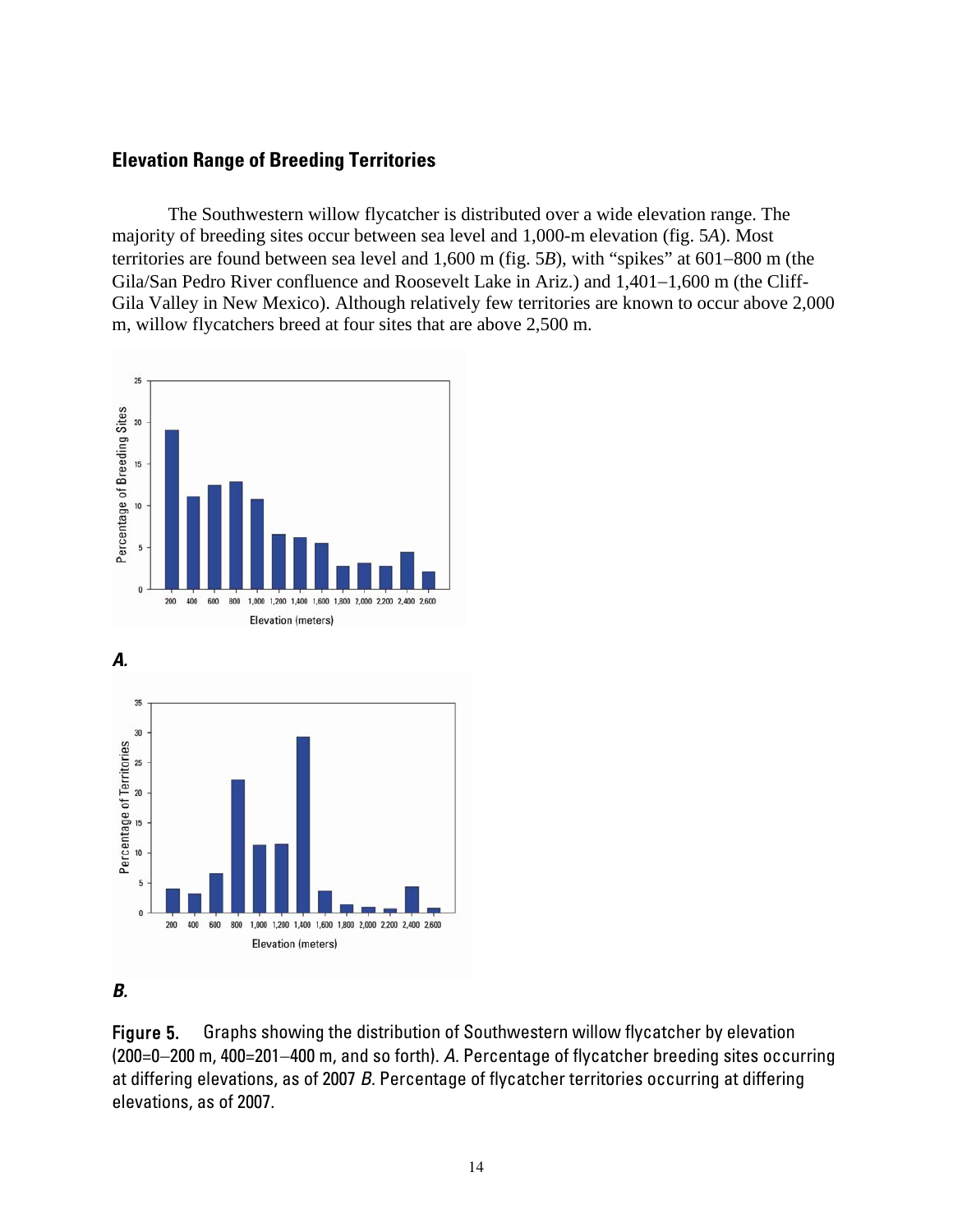#### <span id="page-18-0"></span>**Use of Native and Exotic Habitats**

Most flycatcher breeding sites comprise spatially complex habitat mosaics, often including both exotic and native vegetation. Within a site, territories are frequently clumped or distributed near the patch edge. Thus, the vegetative composition of individual territories may differ from the overall composition of the patch. Depending on the time in the breeding season and the breeding status of an individual, flycatchers may move extensively within a breeding patch, travel between patches, or exploit resources outside of a patch (Cardinal and Paxton, 2005; Cardinal and others, 2006). Therefore, an area much larger than a territory or even a patch may be important to flycatcher breeding success and persistence at a particular site. This concept is supported by recent habitat modeling (Hatten and Paradzick, 2003; Paxton and others, 2007).

Although detailed territory-based habitat measurements are lacking for the majority of Southwestern willow flycatcher breeding sites, an attempt was made to broadly characterize the use of native and exotic habitats. The habitat was classified at each site into one of four broad categories, based on the overall species composition of the tree/shrub layer(s) of the site:

- 1. Native  $=$  >90 percent native vegetation
- 2. Mixed (>50 percent native) = 50−90 percent native vegetation
- 3. Mixed (>50 percent exotic) = 50−90 percent exotic vegetation
- 4. Exotic = >90 percent exotic vegetation

Habitat patches comprising mostly native vegetation account for fewer than half (44 percent) of the known flycatcher territories (fig. 6). Although only 4 percent of territories occur at exotic sites, another 50 percent are located within sites where the habitat includes native/exotic mixtures. Vegetation was not reported for 2 percent of the flycatcher territories. In many of these cases, exotics are contributing significantly to the habitat structure by providing the dense lower strata vegetation that flycatchers prefer.



**Figure 6.** Percentage of flycatcher territories occurring within breeding sites of differing compositions of native and exotic vegetation, as of the 2007 breeding season.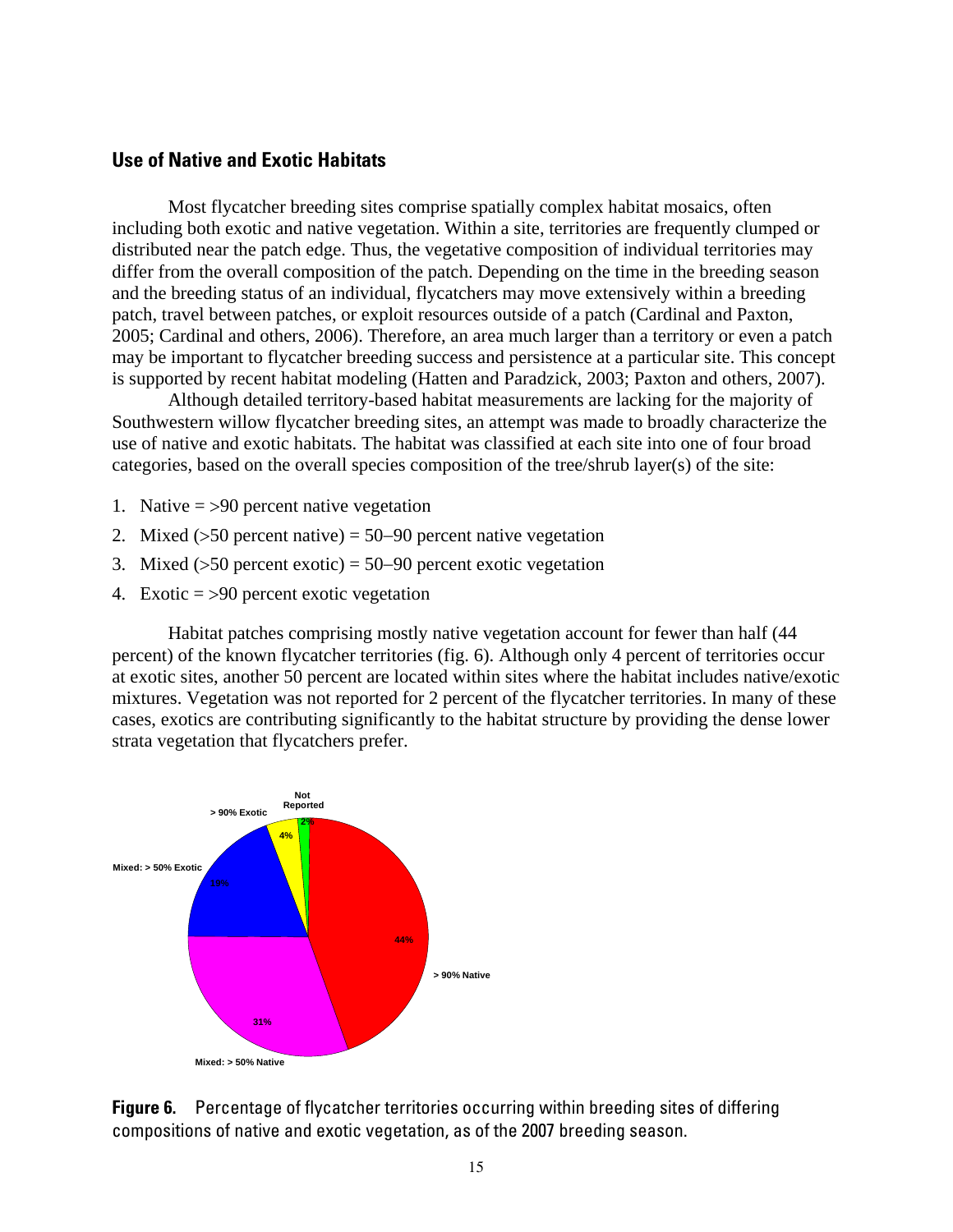#### <span id="page-19-0"></span>**Dominant Tree Species at Breeding Sites**

Because of variations in patch-level vegetation, the dominant tree species may differ over the area of a patch and an individual territory within that patch. Despite the general lack of detailed territory-based habitat measurements, it is useful to characterize the dominant tree species within known flycatcher breeding sites.

To characterize the degree to which flycatchers breed in habitats dominated by particular trees, we tallied the number of territories that occur in sites dominated by various tree species. More than half (58 percent) of territories are found at sites where willow (*Salix* spp.) is the dominant tree species (fig. 7). Saltcedar (*Tamarix* spp.) predominates at sites accounting for 22 percent of territories, and box elder (*Acer negundo*) is the dominant tree at sites for 11 percent of territories. Taken together, sites dominated by all other tree species account for only about 7 percent of territories.

The large percentage of territories located in box elder-dominated habitats might suggest that box elder sites are widely used across the Southwestern willow flycatcher's range. However, box elder-dominated breeding habitats occur only in the Cliff-Gila Valley, New Mexico (Stoleson and Finch, 2003).



**Figure 7.** Percentage of flycatcher territories occurring within breeding sites dominated by particular tree species during the 2007 breeding season.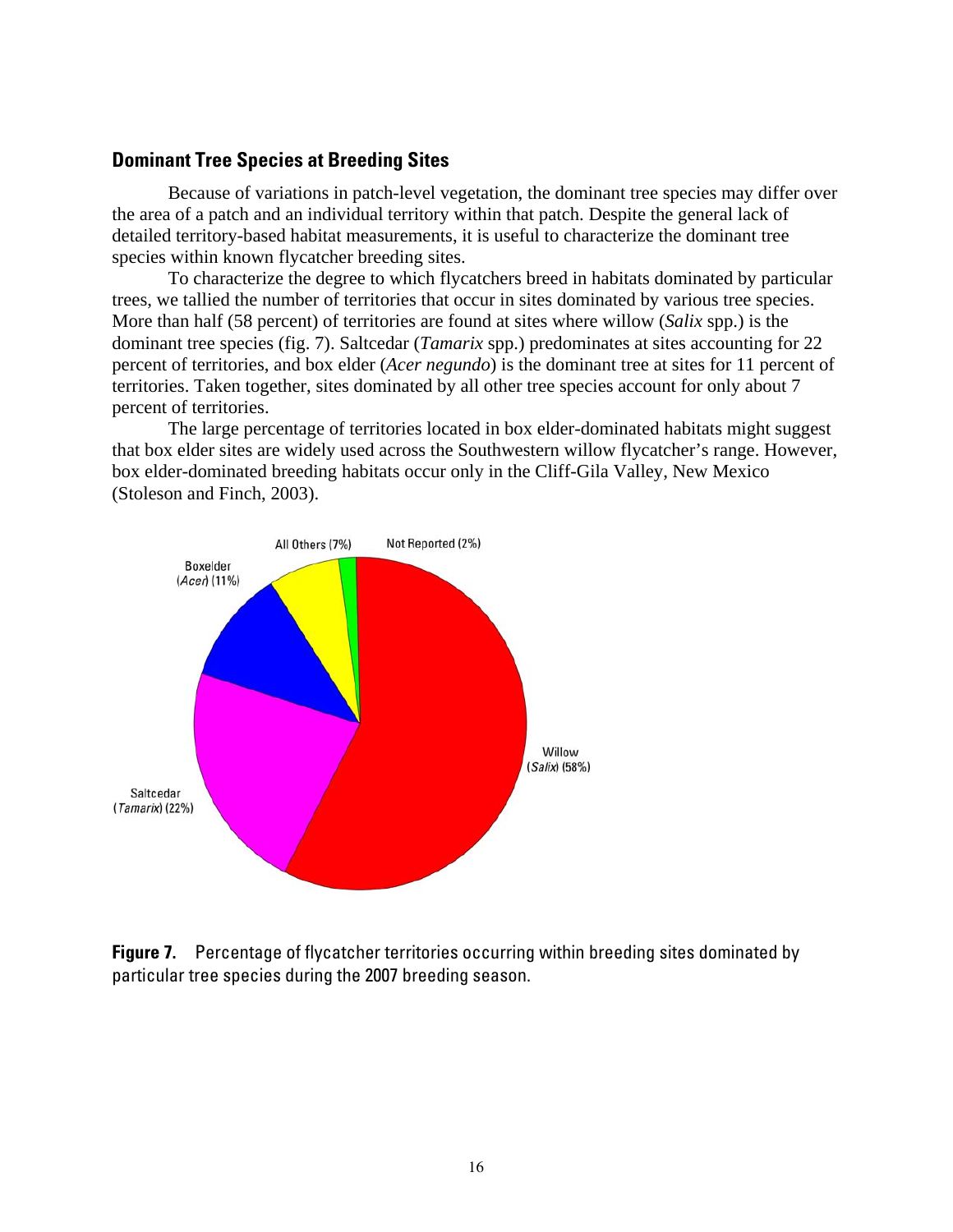#### <span id="page-20-0"></span>**Administration/Management of Sites and Territories**

One factor important in conservation and recovery planning is the nature of ownership or administration of a site—for example, whether management of the site is the responsibility of private landowners, the government, or some other entity. This was examined in two ways—first by site, then by territory.

By site (fig. 8*A*): Of known breeding sites, 44 percent are under Federal Government administration, 28 percent are on privately owned lands, 14 percent are on lands administered by state/local/municipal governments, and 5 percent are administered by Native American tribes.

By territory (fig. 8*B*): Federal lands account for 55 percent of flycatcher territories; private lands account for 34 percent. This underscores the importance of working with private landowners as flycatcher conservation and recovery efforts proceed. Roughly one-third (32 percent) of the flycatcher territories found on privately owned lands are in the Cliff-Gila Valley, New Mexico.



**Figure 8.** Percentage of flycatcher breeding sites (*A*) and territories (*B*) found under different land ownership, as of the 2007 breeding season.

### **2007 Summary**

Many new breeding sites and territories have been discovered since the early 1990s as a result of extensive survey efforts throughout the Southwest. In 1993, there were only 140 known territories distributed among 41 breeding sites. The current estimate (as of 2007) is 1,299 territories distributed among 288 sites (note, however, the earlier caution about lack of a standard definition for "site").

Not all of the 288 known sites are surveyed every year. The total estimated number of known territories (1,299) is based on the most recent survey at each site. At 115 sites surveyed in 2007, there were 930 territories detected.

Most territories are found within small breeding sites (those sites with 5 or fewer territories). There are only 6 sites with 50 or more territories, though this comparison is confounded by the lack of a standard definition of site.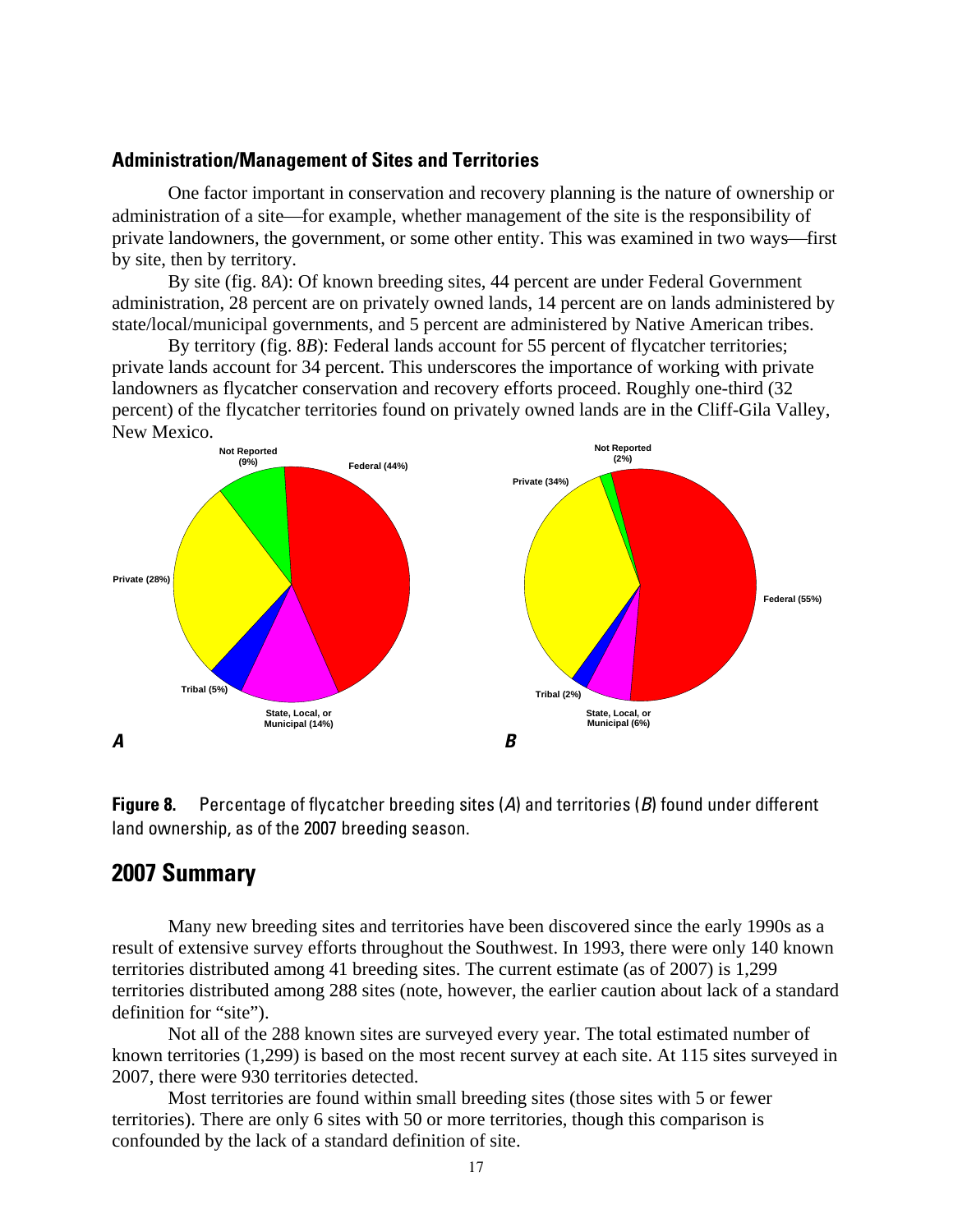<span id="page-21-0"></span>There are 142 sites that at one time had flycatchers since 1993, but as of 2007 do not contain flycatcher territories—almost all were small sites (five or fewer territories). Because these sites had small populations, these territory losses account for only a small percentage of known territories; however, they underscore the vulnerability of small sites.

The states of California, Arizona, and New Mexico make up 89 percent of known flycatcher territories. Nevada, Colorado, and Utah collectively have less than 12 percent of the known territories. No reporting has been received from standardized Southwestern willow flycatcher surveys in Texas; the current status of the flycatcher there is unknown.

Southwestern willow flycatchers are distributed over a wide elevation range, with most from sea level to 1,600 m, but a few sites (n=4) are located above 2,500 m.

Fewer than half (44 percent) of territories are in native habitat, and 23 percent are in habitats having a 50 percent or greater exotic vegetation component. A large percentage of the territories in native habitat occur at one site—the Cliff-Gila Valley in New Mexico. More than 90 percent of territories are in habitats where willow, saltcedar, or box elder is the dominant tree species; flycatchers breed in box elder dominated habitats only in the Cliff-Gila Valley, New Mexico.

Fewer than half (44 percent) of sites are on Federally controlled lands, and 28 percent are on private lands; these privately owned sites account for 34 percent of known territories. Approximately one-third (32 percent) of territories on privately owned sites are found in the Cliff-Gila Valley, New Mexico.

#### **Acknowledgments**

This synthesis of data from so many sites over such a broad geographic range was made possible only by the efforts of numerous cooperators. These data were gathered by hundreds of Agency and non-Governmental biologists surveying for thousands of hours, often in very difficult field conditions. Their dedication is greatly appreciated. Further, the ability to report specific information for each site was aided by agencies and people who provided detailed summary information; our sincere thanks go to the individuals listed below.

For Arizona: Lisa Ellis (formerly of the Arizona Game and Fish Department), Greg Beatty (U.S. Fish and Wildlife Service, USFWS), and Kerry Christensen (Hualapai Tribe). For California: Kerry Kenwood (U.S. Geological Survey, USGS); Peter Bloom, Mary Anne McLeod, and Tom Koronkiewicz (SWCA, Inc.); Pete Famolaro (Sweetwater Authority); Jim Greaves; William Haas (Varanus Biological Services); Loren Hays (USFWS); Mark Holmgren; David Pereksta (USFWS); and Mary Whitfield (Kern River Research Center). For Colorado: Terry Ireland (USFWS) and Jill Lucero (Bureau of Land Management, BLM). For Nevada: Christina Klinger (Nevada Division of Wildlife), and Mary Anne McLeod and Tom Koronkiewicz (SWCA, Inc.). For New Mexico: Rob Doster, Darrel Ahlers, and Francoise Leonard (U.S. Bureau of Reclamation); and Nancy Baczek and Debra Hill (USFWS). For Utah: Keith Day (BLM) and Frank Howe (Utah Division of Wildlife Resources).

This project was sponsored in part using Federal funds from the U.S. Geological Survey and the U.S. Bureau of Reclamation (Phoenix Area Office).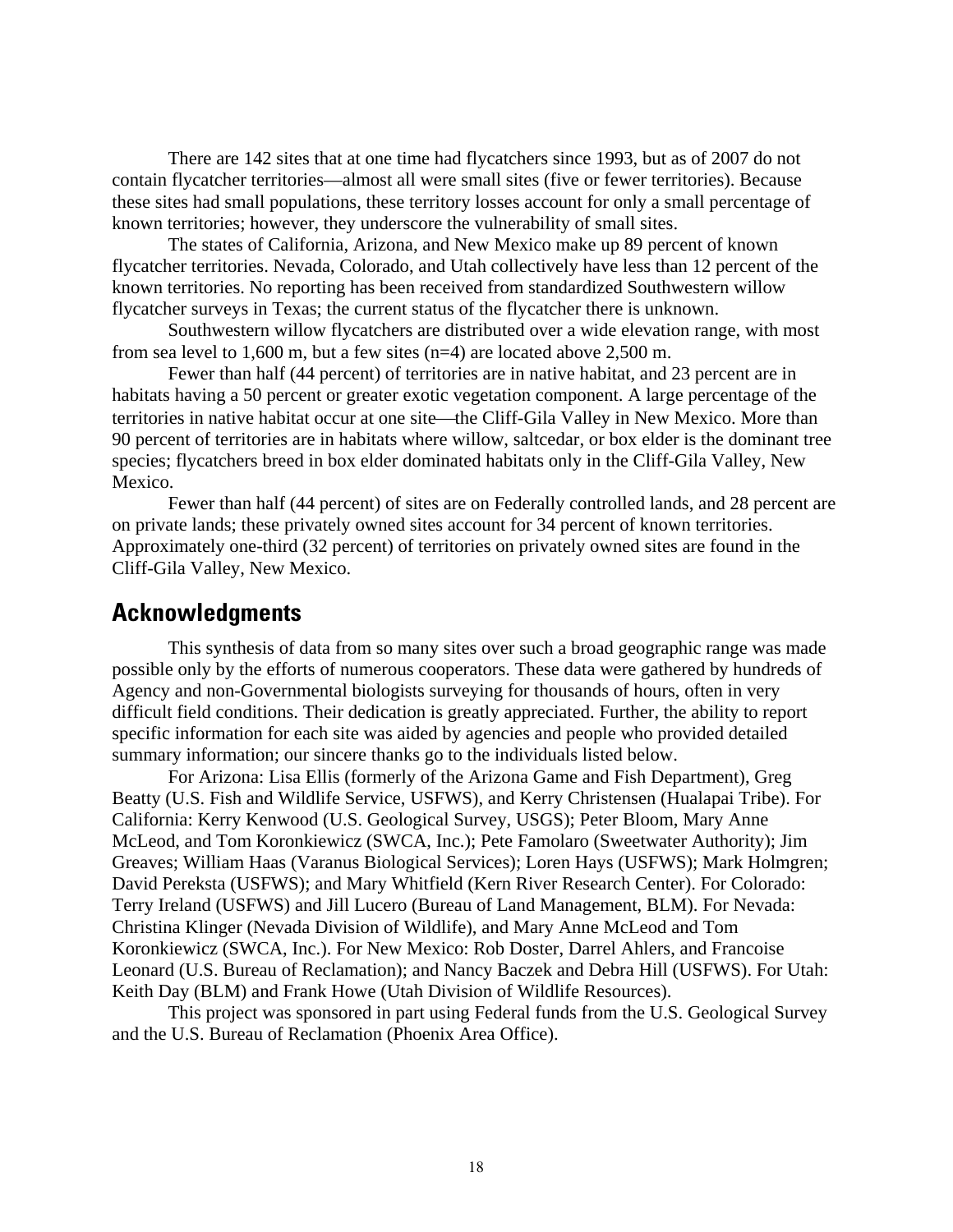### <span id="page-22-0"></span>**References**

- Browning, M.R., 1993, Comments on the taxonomy of *Empidonax traillii* (willow flycatcher): Western Birds, v. 19, p. 25−33.
- Cardinal, S.N., and Paxton, E.H., 2005, Home range, movement, and habitat use of the Southwestern willow flycatcher, Roosevelt Lake, AZ—2004: U.S. Geological Survey report to the U.S. Bureau of Reclamation, Phoenix, Ariz., 26 p.
- Cardinal, S.N., Paxton, E.H., and Durst, S.L., 2006: Home range, movement, and habitat use of the Southwestern willow flycatcher, Roosevelt Lake, AZ—2005: U.S. Geological Survey report to the U.S. Bureau of Reclamation, Phoenix, Ariz., 22 p.
- Causey, C.F., Durst, S.L., Newell, P.J., Pollock, M.G., Paxton, E.H., and Sogge, M.K., 2005, Survivorship and movements of Southwestern willow flycatchers at Roosevelt Lake, Arizona—2005: U.S. Geological Survey report to the U.S Bureau of Reclamation, Phoenix, Ariz., 38 p.
- Hatten, J.R., and Paradzick, C.E., 2003, A multiscaled model of Southwestern willow flycatcher breeding habitat: Journal of Wildlife Management, v. 67, p. 774−788.
- Netter, M.R., Paxton, E.H., and Sogge, M.K., 1998, Banding and movements of the Southwestern willow flycatcher at Roosevelt Lake and San Pedro River/Gila River confluence, Arizona-1998: U.S. Geological Survey Colorado Plateau Field Station Report, 48 p.
- Paxton, E.H., 2000, Molecular genetic structuring and demographic history of the willow flycatcher: Flagstaff, Ariz., Northern Arizona University, Masters thesis, 46 p.
- Paxton, E., and Sogge, M.K., 1996, Banding and population genetics of Southwestern willow flycatchers in Arizona⎯1996 Summary Report: U.S. Geological Survey Colorado Plateau Field Station Report, 25 p.
- Paxton, E.H, Langridge, S., and Sogge, M.K., 1997, Banding and population genetics of Southwestern willow flycatchers in Arizona—1997 Summary Report: U.S. Geological Survey Colorado Plateau Field Station Report, 63 p.
- Paxton, E.H., Sogge, M.K., Durst, S.L., Theimer, T.C., and Hatten, J., 2007, The ecology of the Southwestern willow flycatcher in central Arizona; a 10-year synthesis report: U.S. Geological Survey Open File Report 2007-1381, [http://pubs.usgs.gov/of/2007/1381,](http://pubs.usgs.gov/of/2007/1381) accessed May 22, 2008.
- Sedgwick, J.A., 2001, Geographic variation in the song of willow flycatchers; differentiation between *Empidonax traillii adastus* and *E.t. extimus*: The Auk, v. 118, p. 366−379.
- Sogge, M.K., Marshall, R.M., Sferra, S.J., and Tibbitts, T.J., 1997, A Southwestern willow flycatcher natural history summary and survey protocol: National Park Service Technical Report NPS/NAUCPRS/NRTR-97/12, 34 p.
- Sogge, M.K., Sferra, S.J., McCarthey, T.D., Williams, S.O., and Kus, B.E., 2000, Southwestern willow flycatcher breeding site and territory summary—1999: U.S. Geological Survey, Flagstaff, Ariz., 20 p.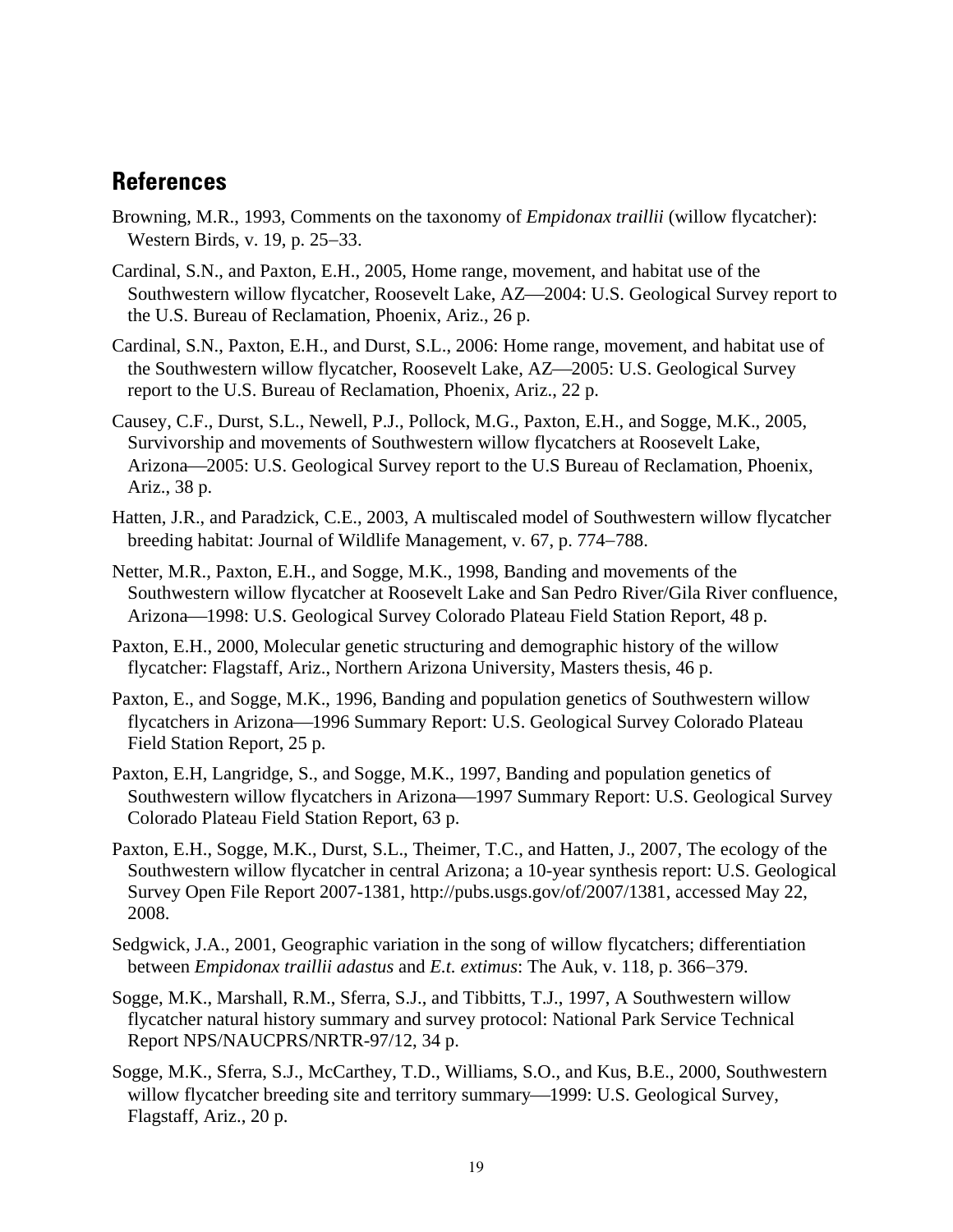- Stoleson, S.H., and Finch, D.M., 2003, Microhabitat use by breeding Southwestern willow flycatchers on the Gila River, New Mexico: Studies in Avian Biology, v. 26, p. 91−95.
- Unitt, P., 1987, *Empidonax traillii extimus*; an endangered subspecies: Western Birds, v. 18, p. 137−162.
- U.S. Fish and Wildlife Service, 2002, Final Southwestern Willow Flycatcher Recovery Plan: U.S. Fish and Wildlife Service, Albuquerque, N. Mex., 10 p.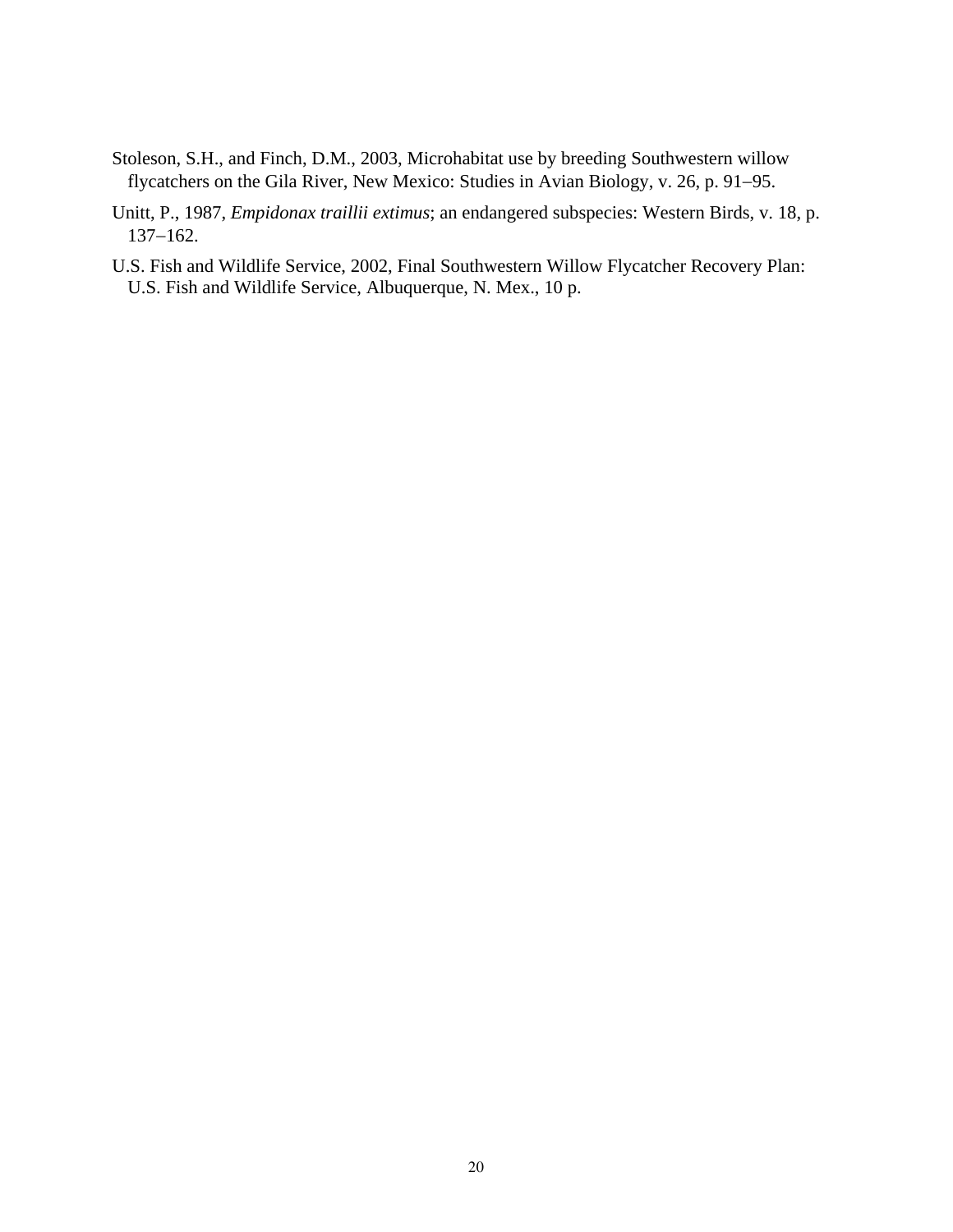## <span id="page-24-0"></span>**Appendix 1. Distribution of Flycatcher Sites and Territories by Year**

Data for years prior to 2007 reflect the actual surveys conducted in the year and estimates based on the most recent surveys prior to that year. These updated numbers may differ from past reports. The estimated number of sites and territories is the sum of the actual surveys conducted in a given year plus the results of the most recent surveys conducted in previous years.

**Table 1-1.** Distribution of flycatcher sites and territories by year and state based on both estimated and surveyed values.

| <b>Estimated sites and territories</b> |                           |                                            |                                 |                                                  | <b>Surveyed sites and territories</b> |                                            |                                 |                                                         |
|----------------------------------------|---------------------------|--------------------------------------------|---------------------------------|--------------------------------------------------|---------------------------------------|--------------------------------------------|---------------------------------|---------------------------------------------------------|
| <b>State</b>                           | <b>Number of</b><br>sites | Percentage<br>of total<br>sites by<br>year | <b>Number of</b><br>territories | Percentage<br>of total<br>territories<br>by year | <b>Number of</b><br>sites             | Percentage<br>of total<br>sites by<br>year | <b>Number of</b><br>territories | <b>Percentage</b><br>of total<br>territories<br>by year |
|                                        |                           |                                            |                                 | 2007                                             |                                       |                                            |                                 |                                                         |
| Ariz.                                  | 124                       | 43.1                                       | 459                             | 35.3                                             | 56                                    | 37.3                                       | 292                             | 31.4                                                    |
| Calif.                                 | 96                        | 33.3                                       | 172                             | 13.2                                             | 13                                    | 8.7                                        | 32                              | 3.4                                                     |
| Colo.                                  | 11                        | 3.8                                        | 66                              | 5.1                                              | $\overline{2}$                        | 1.3                                        | 28                              | 3.0                                                     |
| N. Mex.                                | 41                        | 14.2                                       | 519                             | 40.0                                             | 31                                    | 20.7                                       | 507                             | 54.5                                                    |
| Nev.                                   | 13                        | 4.5                                        | 76                              | 5.9                                              | 10                                    | 6.7                                        | 64                              | 6.9                                                     |
| Utah                                   | 3                         | 1.0                                        | $\overline{7}$                  | 0.5                                              | 3                                     | 2.0                                        | 7                               | $0.8\,$                                                 |
| <b>Total</b>                           | 288                       |                                            | 1,299                           |                                                  | 115                                   |                                            | 930                             |                                                         |
|                                        |                           |                                            |                                 | 2006                                             |                                       |                                            |                                 |                                                         |
| Ariz.                                  | 122                       | 45.5                                       | 482                             | 41.4                                             | 79                                    | 62.2                                       | 349                             | 42.0                                                    |
| Calif.                                 | 92                        | 34.3                                       | 184                             | 15.8                                             | 14                                    | 11.0                                       | 44                              | 5.3                                                     |
| Colo.                                  | 10                        | 3.7                                        | 38                              | 3.3                                              | $\mathbf{1}$                          | 0.8                                        | $\boldsymbol{0}$                | 0.0                                                     |
| N. Mex.                                | 30                        | 11.2                                       | 371                             | 31.9                                             | 21                                    | 16.5                                       | 361                             | 43.4                                                    |
| Nev.                                   | 12                        | 4.5                                        | 82                              | 7.0                                              | 10                                    | 7.9                                        | 70                              | $8.4\,$                                                 |
| Utah                                   | $\overline{2}$            | 0.7                                        | $\overline{7}$                  | 0.6                                              | $\overline{2}$                        | 1.6                                        | $\tau$                          | $0.8\,$                                                 |
| <b>Total</b>                           | 268                       |                                            | 1,164                           |                                                  | 127                                   |                                            | 831                             |                                                         |
|                                        |                           |                                            |                                 | 2005                                             |                                       |                                            |                                 |                                                         |
| Ariz.                                  | 114                       | 43.5                                       | 492                             | 41.7                                             | 89                                    | 59.3                                       | 481                             | 48.1                                                    |
| Calif.                                 | 91                        | 34.7                                       | 186                             | 15.7                                             | 21                                    | 14.0                                       | 47                              | 4.7                                                     |
| Colo.                                  | 10                        | 3.8                                        | 58                              | 4.9                                              | 3                                     | 2.0                                        | 48                              | 4.8                                                     |
| N. Mex.                                | 33                        | 12.6                                       | 374                             | 31.7                                             | 25                                    | 16.7                                       | 365                             | 36.5                                                    |
| Nev.                                   | 11                        | 4.2                                        | 67                              | 5.7                                              | 9                                     | 6.0                                        | 55                              | 5.5                                                     |
| Utah                                   | 3                         | 1.1                                        | $\overline{4}$                  | 0.3                                              | 3                                     | 2.0                                        | $\overline{4}$                  | 0.4                                                     |
| <b>Total</b>                           | 262                       |                                            | 1,181                           |                                                  | 150                                   |                                            | 1,000                           |                                                         |
|                                        |                           |                                            |                                 | 2004                                             |                                       |                                            |                                 |                                                         |
| Ariz.                                  | 106                       | 42.7                                       | 516                             | 44.7                                             | 87                                    | 54.0                                       | 508                             | 49.1                                                    |
| Calif.                                 | 89                        | 35.9                                       | 197                             | 17.1                                             | 33                                    | 20.5                                       | 109                             | 10.5                                                    |
| Colo.                                  | 10                        | 4.0                                        | 51                              | 4.4                                              | $\tau$                                | 4.3                                        | 47                              | 4.5                                                     |
| N. Mex.                                | 29                        | 11.7                                       | 316                             | 27.4                                             | 22                                    | 13.7                                       | 308                             | 29.8                                                    |
| Nev.                                   | 11                        | 4.4                                        | 68                              | 5.9                                              | $\overline{9}$                        | 5.6                                        | 56                              | 5.4                                                     |
| Utah                                   | 3                         | 1.2                                        | $\overline{7}$                  | 0.6                                              | 3                                     | 1.9                                        | 7                               | 0.7                                                     |
| <b>Total</b>                           | 248                       |                                            | 1,155                           |                                                  | 161                                   |                                            | 1,035                           |                                                         |

[Ariz. = Arizona; Calif. = California; Colo. = Colorado; N. Mex. = New Mexico; and Nev. = Nevada.]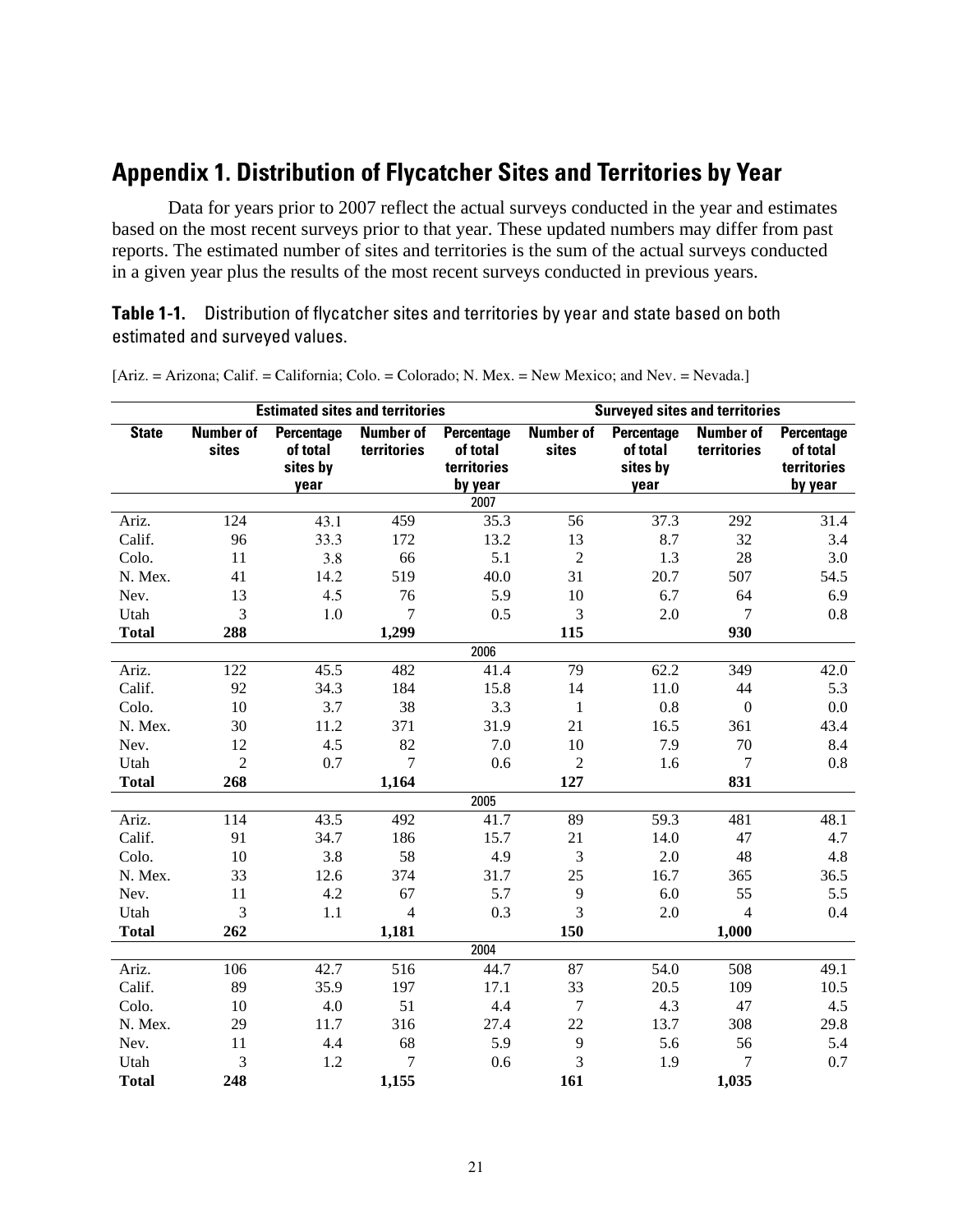**Table 1-1.** Distribution of flycatcher sites and territories by year and state based on both estimated and surveyed values—Continued.

| <b>Estimated sites and territories</b> |                           |                                            |                                 | <b>Surveyed sites and territories</b>                   |                           |                                                   |                                 |                                                         |
|----------------------------------------|---------------------------|--------------------------------------------|---------------------------------|---------------------------------------------------------|---------------------------|---------------------------------------------------|---------------------------------|---------------------------------------------------------|
| <b>State</b>                           | <b>Number of</b><br>sites | Percentage<br>of total<br>sites by<br>year | <b>Number of</b><br>territories | <b>Percentage</b><br>of total<br>territories<br>by year | <b>Number of</b><br>sites | <b>Percentage</b><br>of total<br>sites by<br>year | <b>Number of</b><br>territories | <b>Percentage</b><br>of total<br>territories<br>by year |
|                                        |                           |                                            |                                 | 2003                                                    |                           |                                                   |                                 |                                                         |
| Ariz.                                  | 105                       | 43.4                                       | 420                             | 39.5                                                    | 92                        | 54.1                                              | 412                             | 43.4                                                    |
| Calif.                                 | 85                        | 35.1                                       | 196                             | 18.4                                                    | 38                        | 22.4                                              | 113                             | 11.9                                                    |
| Colo.                                  | 9                         | 3.7                                        | 79                              | 7.4                                                     | 6                         | 3.5                                               | 75                              | 7.9                                                     |
| N. Mex.                                | 29                        | 12.0                                       | 297                             | 27.9                                                    | 22                        | 12.9                                              | 289                             | 30.5                                                    |
| Nev.                                   | 11                        | 4.5                                        | 64                              | 6.0                                                     | 9                         | 5.3                                               | 52                              | 5.5                                                     |
| Utah                                   | 3                         | 1.2                                        | 8                               | 0.8                                                     | 3                         | 1.8                                               | 8                               | 0.8                                                     |
| <b>Total</b>                           | 242                       |                                            | 1,064                           |                                                         | 170                       |                                                   | 949                             |                                                         |
|                                        |                           |                                            |                                 | 2002                                                    |                           |                                                   |                                 |                                                         |
| Ariz.                                  | 96                        | 42.9                                       | 456                             | 42.7                                                    | 87                        | 50.3                                              | 450                             | 45.9                                                    |
| Calif.                                 | 73                        | 32.6                                       | 195                             | 18.2                                                    | 38                        | 22.0                                              | 130                             | 13.3                                                    |
| Colo.                                  | 10                        | 4.5                                        | 60                              | 5.6                                                     | 9                         | 5.2                                               | 59                              | 6.0                                                     |
| N. Mex.                                | 31                        | 13.8                                       | 304                             | 28.4                                                    | 27                        | 15.6                                              | 299                             | 30.5                                                    |
| Nev.                                   | 11                        | 4.9                                        | 49                              | 4.6                                                     | 9                         | 5.2                                               | 37                              | 3.8                                                     |
| Utah                                   | 3                         | 1.3                                        | 5                               | 0.5                                                     | 3                         | 1.7                                               | 5                               | 0.5                                                     |
| <b>Total</b>                           | 224                       |                                            | 1,069                           |                                                         | 173                       |                                                   | 980                             |                                                         |
|                                        |                           |                                            |                                 | 2001                                                    |                           |                                                   |                                 |                                                         |
| Ariz.                                  | 93                        | 43.1                                       | 351                             | 41.1                                                    | 85                        | 43.8                                              | 345                             | 41.6                                                    |
| Calif.                                 | 83                        | 38.4                                       | 220                             | 25.7                                                    | 73                        | 37.6                                              | 206                             | 24.8                                                    |
| Colo.                                  | 1                         | 0.5                                        | $\mathbf{1}$                    | 0.1                                                     | $\boldsymbol{0}$          | 0.0                                               | $\boldsymbol{0}$                | 0.0                                                     |
| N. Mex.                                | 24                        | 11.1                                       | 207                             | 24.2                                                    | 21                        | 10.8                                              | 202                             | 24.4                                                    |
| Nev.                                   | 12                        | 5.6                                        | 73                              | 8.5                                                     | 12                        | 6.2                                               | 73                              | 8.8                                                     |
| Utah                                   | 3                         | 1.4                                        | $\mathfrak{Z}$                  | 0.4                                                     | 3                         | 1.5                                               | 3                               | 0.4                                                     |
| <b>Total</b>                           | 216                       |                                            | 855                             |                                                         | 194                       |                                                   | 829                             |                                                         |
|                                        |                           |                                            |                                 | 2000                                                    |                           |                                                   |                                 |                                                         |
| Ariz.                                  | 88                        | 42.3                                       | 337                             | 39.8                                                    | 81                        | 42.9                                              | 331                             | 40.3                                                    |
| Calif.                                 | 74                        | 35.6                                       | 185                             | 21.9                                                    | 65                        | 34.4                                              | 171                             | 20.8                                                    |
| Colo.                                  | $\mathbf{1}$              | 0.5                                        | $\mathbf{1}$                    | 0.1                                                     | $\mathbf{1}$              | 0.5                                               | $\mathbf{1}$                    | 0.1                                                     |
| N. Mex.                                | 31                        | 14.9                                       | 257                             | 30.4                                                    | 28                        | 14.8                                              | 252                             | 30.7                                                    |
| Nev.                                   | 11                        | 5.3                                        | 56                              | 6.6                                                     | 11                        | 5.8                                               | 56                              | 6.8                                                     |
| Utah                                   | 3                         | 1.4                                        | 10                              | 1.2                                                     | 3                         | 1.6                                               | 10                              | 1.2                                                     |
| <b>Total</b>                           | 208                       |                                            | 846                             |                                                         | 189                       |                                                   | 821                             |                                                         |
|                                        |                           |                                            |                                 | 1999                                                    |                           |                                                   |                                 |                                                         |
| Ariz.                                  | 93                        | 49.7                                       | 295                             | 36.4                                                    | 88                        | 50.6                                              | 290                             | 36.7                                                    |
| Calif.                                 | 66                        | 35.3                                       | 193                             | 23.8                                                    | 60                        | 34.5                                              | 184                             | 23.3                                                    |
| Colo.                                  | $\boldsymbol{0}$          | $0.0\,$                                    | $\boldsymbol{0}$                | $0.0\,$                                                 | $\boldsymbol{0}$          | $0.0\,$                                           | $\boldsymbol{0}$                | 0.0                                                     |
| N. Mex.                                | 22                        | 11.8                                       | 300                             | 37.0                                                    | $20\,$                    | 11.5                                              | 295                             | 37.3                                                    |
| Nev.                                   | $\mathfrak s$             | 2.7                                        | 17                              | 2.1                                                     | 5                         | 2.9                                               | 17                              | 2.1                                                     |
| Utah                                   | $\mathbf{1}$              | 0.5                                        | $\sqrt{5}$                      | $0.6\,$                                                 | 1                         | 0.6                                               | $\sqrt{5}$                      | 0.6                                                     |
| <b>Total</b>                           | 187                       |                                            | 810                             |                                                         | 174                       |                                                   | 791                             |                                                         |

[Ariz. = Arizona; Calif. = California; Colo. = Colorado; N. Mex. = New Mexico; and Nev. = Nevada.]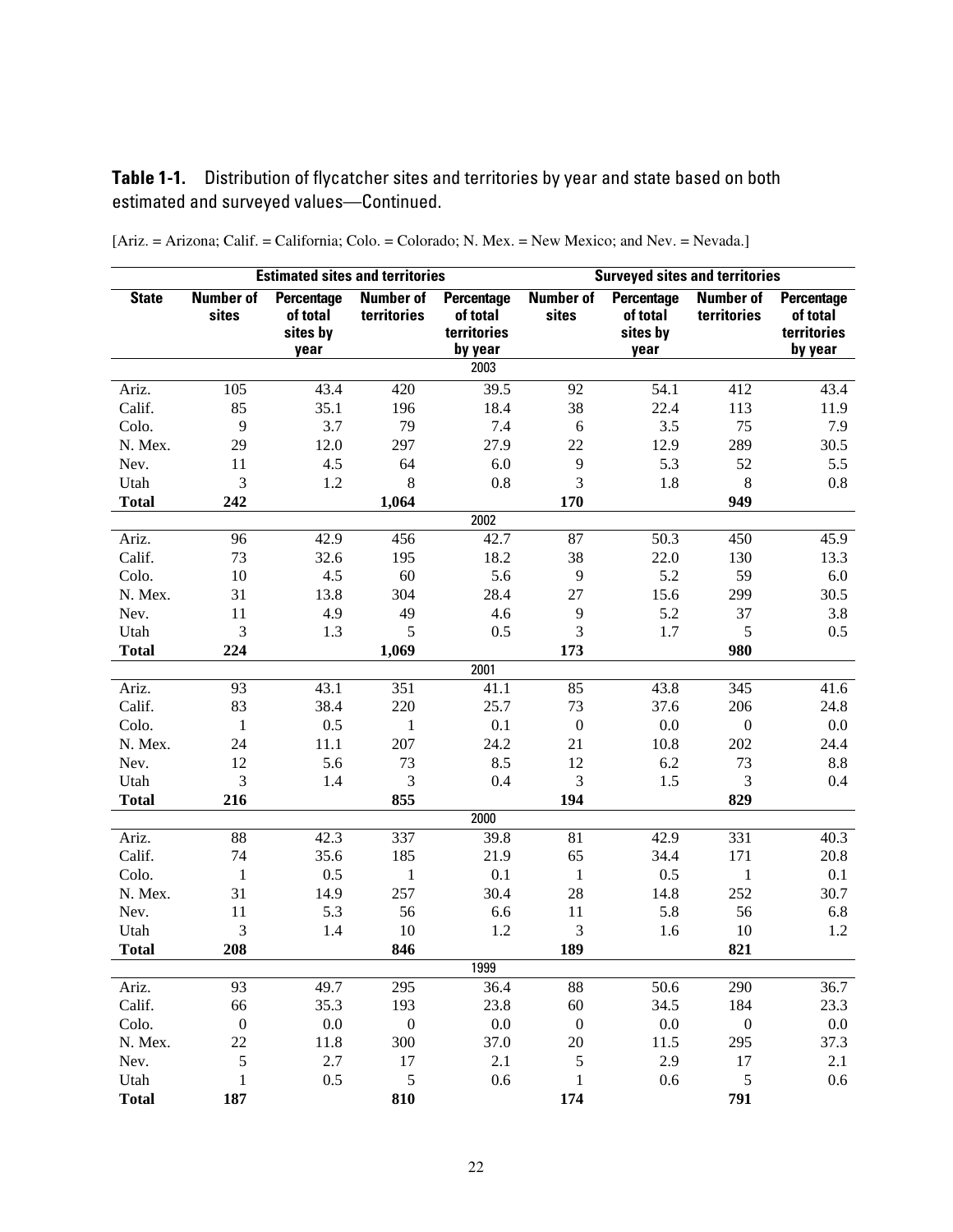**Table 1-1.** Distribution of flycatcher sites and territories by year and state based on both estimated and surveyed values—Continued.

|              | <b>Estimated sites and territories</b> |                                           |                                 |                                       | <b>Surveyed sites and territories</b> |                                           |                                 |                                              |
|--------------|----------------------------------------|-------------------------------------------|---------------------------------|---------------------------------------|---------------------------------------|-------------------------------------------|---------------------------------|----------------------------------------------|
| <b>State</b> | <b>Number of</b><br>sites              | <b>Percentage</b><br>of total<br>sites by | <b>Number of</b><br>territories | Percentage<br>of total<br>territories | <b>Number of</b><br>sites             | <b>Percentage</b><br>of total<br>sites by | <b>Number of</b><br>territories | <b>Percentage</b><br>of total<br>territories |
|              |                                        | year                                      |                                 | by year                               |                                       | year                                      |                                 | by year                                      |
|              |                                        |                                           |                                 | 1998                                  |                                       |                                           |                                 |                                              |
| Ariz.        | 98                                     | 57.3                                      | 223                             | 33.1                                  | 95                                    | 58.6                                      | 221                             | 33.4                                         |
| Calif.       | 41                                     | 24.0                                      | 137                             | 20.3                                  | 37                                    | 22.8                                      | 131                             | 19.8                                         |
| Colo.        | $\mathbf{1}$                           | 0.6                                       | $\mathbf{1}$                    | 0.1                                   | 1                                     | 0.6                                       | $\mathbf{1}$                    | 0.2                                          |
| N. Mex.      | 21                                     | 12.3                                      | 262                             | 38.9                                  | 19                                    | 11.7                                      | 257                             | 38.9                                         |
| Nev.         | $\,8\,$                                | 4.7                                       | 30                              | 4.5                                   | $\,8\,$                               | 4.9                                       | 30                              | 4.5                                          |
| Utah         | $\overline{2}$                         | 1.2                                       | 21                              | 3.1                                   | $\overline{2}$                        | 1.2                                       | 21                              | 3.2                                          |
| <b>Total</b> | 171                                    |                                           | 674                             |                                       | 162                                   |                                           | 661                             |                                              |
|              |                                        |                                           |                                 | 1997                                  |                                       |                                           |                                 |                                              |
| Ariz.        | 68                                     | 50.4                                      | 188                             | 30.7                                  | 67                                    | 51.5                                      | 188                             | 31.1                                         |
| Calif.       | 38                                     | 28.1                                      | 118                             | 19.2                                  | 36                                    | 27.7                                      | 115                             | 19.0                                         |
| Colo.        | $\mathfrak 3$                          | 2.2                                       | 35                              | 5.7                                   | $\mathfrak{Z}$                        | 2.3                                       | 35                              | 5.8                                          |
| N. Mex.      | 20                                     | 14.8                                      | 243                             | 39.6                                  | 18                                    | 13.8                                      | 238                             | 39.3                                         |
| Nev.         | $\sqrt{5}$                             | 3.7                                       | 18                              | 2.9                                   | $\sqrt{5}$                            | 3.8                                       | 18                              | 3.0                                          |
| Utah         | 1                                      | 0.7                                       | $11\,$                          | 1.8                                   | $\mathbf{1}$                          | 0.8                                       | 11                              | 1.8                                          |
| <b>Total</b> | 135                                    |                                           | 613                             |                                       | 130                                   |                                           | 605                             |                                              |
|              |                                        |                                           |                                 | 1996                                  |                                       |                                           |                                 |                                              |
| Ariz.        | 46                                     | 45.5                                      | 145                             | 30.5                                  | 45                                    | 45.9                                      | 145                             | 30.7                                         |
| Calif.       | 27                                     | 26.7                                      | 118                             | 24.8                                  | 26                                    | 26.5                                      | 117                             | 24.7                                         |
| Colo.        | $\boldsymbol{0}$                       | 0.0                                       | $\boldsymbol{0}$                | 0.0                                   | $\boldsymbol{0}$                      | 0.0                                       | $\boldsymbol{0}$                | $0.0\,$                                      |
| N. Mex.      | 25                                     | 24.8                                      | 208                             | 43.7                                  | 24                                    | 24.5                                      | 206                             | 43.6                                         |
| Nev.         | $\sqrt{2}$                             | 2.0                                       | $\ensuremath{\mathfrak{Z}}$     | 0.6                                   | $\overline{2}$                        | 2.0                                       | $\mathfrak{Z}$                  | 0.6                                          |
| Utah         | 1                                      | 1.0                                       | $\overline{2}$                  | 0.4                                   | $\mathbf{1}$                          | 1.0                                       | $\overline{2}$                  | 0.4                                          |
| <b>Total</b> | 101                                    |                                           | 476                             |                                       | 98                                    |                                           | 473                             |                                              |
|              |                                        |                                           |                                 | 1995                                  |                                       |                                           |                                 |                                              |
| Ariz.        | 26                                     | 40.6                                      | 84                              | 24.1                                  | 25                                    | 40.3                                      | 84                              | 24.3                                         |
| Calif.       | 18                                     | 28.1                                      | 89                              | 25.6                                  | 18                                    | 29.0                                      | 89                              | 25.7                                         |
| Colo.        | $\boldsymbol{0}$                       | 0.0                                       | $\boldsymbol{0}$                | 0.0                                   | $\boldsymbol{0}$                      | 0.0                                       | $\boldsymbol{0}$                | 0.0                                          |
| N. Mex.      | 18                                     | 28.1                                      | 172                             | 49.4                                  | 17                                    | 27.4                                      | 170                             | 49.1                                         |
| Nev.         | $\mathbf{1}$                           | 1.6                                       | $\mathbf{1}$                    | 0.3                                   | $\mathbf{1}$                          | 1.6                                       | $\mathbf{1}$                    | 0.3                                          |
| Utah         | 1                                      | 1.6                                       | $\overline{2}$                  | 0.6                                   | $\mathbf{1}$                          | 1.6                                       | $\sqrt{2}$                      | 0.6                                          |
| <b>Total</b> | 64                                     |                                           | 348                             |                                       | 62                                    |                                           | 346                             |                                              |
|              |                                        |                                           |                                 | 1994                                  |                                       |                                           |                                 |                                              |
| Ariz.        | 26                                     | 48.1                                      | 111                             | 30.7                                  | $26\,$                                | 49.1                                      | 111                             | 30.9                                         |
| Calif.       | $10\,$                                 | 18.5                                      | 84                              | 23.3                                  | $10\,$                                | 18.9                                      | 84                              | 23.4                                         |
| Colo.        | $\boldsymbol{0}$                       | $0.0\,$                                   | $\boldsymbol{0}$                | $0.0\,$                               | $\boldsymbol{0}$                      | 0.0                                       | $\boldsymbol{0}$                | $0.0\,$                                      |
| N. Mex.      | 18                                     | 33.3                                      | 166                             | 46.0                                  | 17                                    | 32.1                                      | 164                             | 45.7                                         |
| Nev.         | $\boldsymbol{0}$                       | 0.0                                       | $\boldsymbol{0}$                | $0.0\,$                               | $\boldsymbol{0}$                      | 0.0                                       | $\boldsymbol{0}$                | 0.0                                          |
| Utah         | $\boldsymbol{0}$                       | $0.0\,$                                   | $\boldsymbol{0}$                | 0.0                                   | $\boldsymbol{0}$                      | 0.0                                       | $\boldsymbol{0}$                | 0.0                                          |
| <b>Total</b> | 54                                     |                                           | 361                             |                                       | 53                                    |                                           | 359                             |                                              |

[Ariz. = Arizona; Calif. = California; Colo. = Colorado; N. Mex. = New Mexico; and Nev. = Nevada.]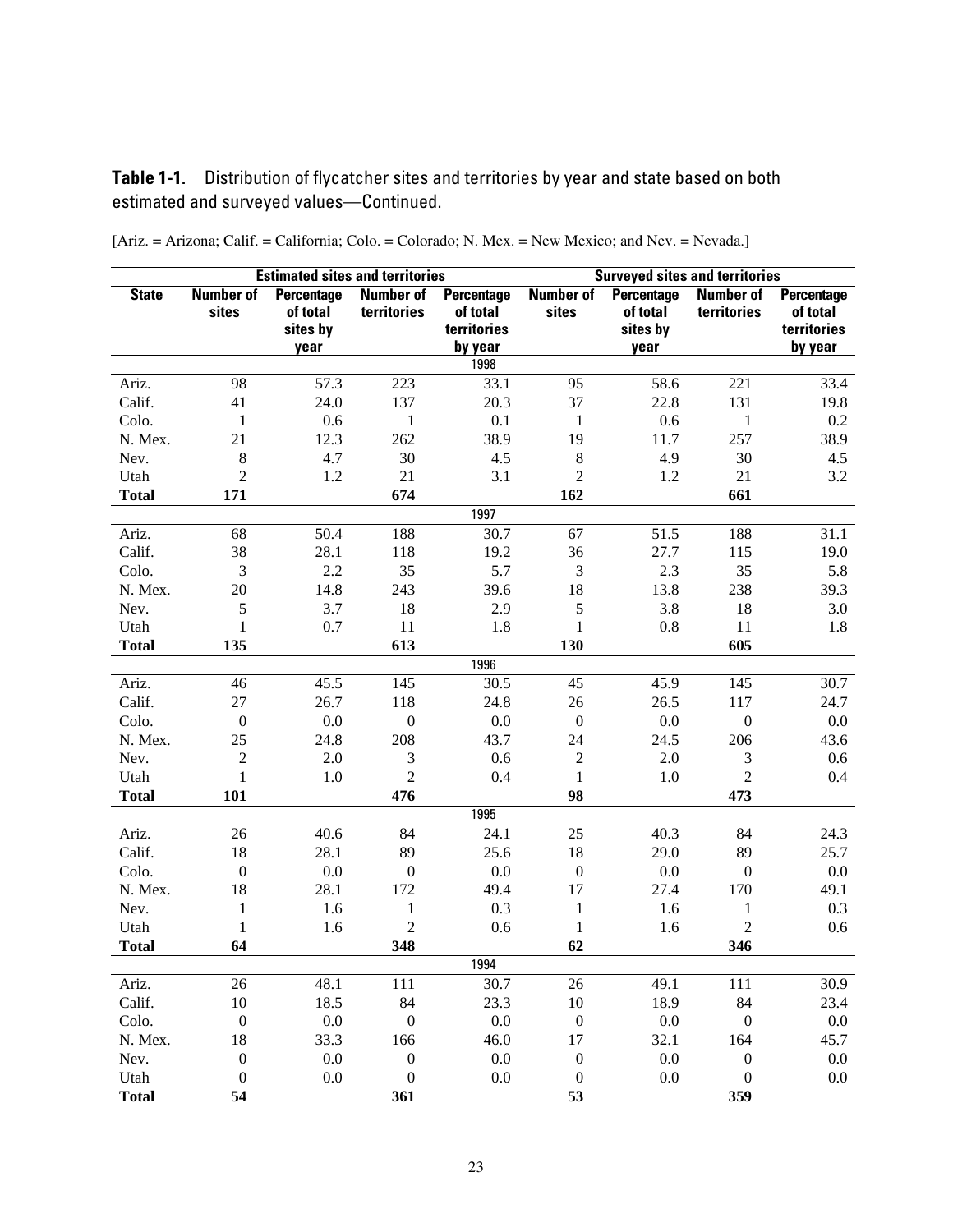**Table 1-1.** Distribution of flycatcher sites and territories by year and state based on both estimated and surveyed values—Continued.

| <b>Estimated sites and territories</b> |                    |                                                   |                                 |                                                                | <b>Surveyed sites and territories</b> |                                            |                                 |                                                         |  |
|----------------------------------------|--------------------|---------------------------------------------------|---------------------------------|----------------------------------------------------------------|---------------------------------------|--------------------------------------------|---------------------------------|---------------------------------------------------------|--|
| <b>State</b>                           | Number of<br>sites | <b>Percentage</b><br>of total<br>sites by<br>vear | <b>Number of</b><br>territories | <b>Percentage</b><br>of total<br><b>territories</b><br>by year | <b>Number of</b><br>sites             | Percentage<br>of total<br>sites by<br>year | <b>Number of</b><br>territories | Percentage<br>of total<br><b>territories</b><br>by year |  |
|                                        |                    |                                                   |                                 | 1993                                                           |                                       |                                            |                                 |                                                         |  |
| Ariz.                                  | 18                 | 43.9                                              | 33                              | 23.6                                                           | 18                                    | 43.9                                       | 33                              | 23.6                                                    |  |
| Calif.                                 |                    | 17.1                                              | 75                              | 53.6                                                           |                                       | 17.1                                       | 75                              | 53.6                                                    |  |
| Colo.                                  | 0                  | 0.0                                               | $\theta$                        | 0.0                                                            | $\Omega$                              | 0.0                                        | $\Omega$                        | 0.0                                                     |  |
| N. Mex.                                | 16                 | 39.0                                              | 32                              | 22.9                                                           | 16                                    | 39.0                                       | 32                              | 22.9                                                    |  |
| Nev.                                   | 0                  | 0.0                                               | $\Omega$                        | 0.0                                                            | $\Omega$                              | 0.0                                        | $\Omega$                        | 0.0                                                     |  |
| Utah                                   | 0                  | 0.0                                               | 0                               | 0.0                                                            | $\Omega$                              | 0.0                                        | $\Omega$                        | 0.0                                                     |  |
| <b>Total</b>                           | 41                 |                                                   | 140                             |                                                                | 41                                    |                                            | 140                             |                                                         |  |

[Ariz. = Arizona; Calif. = California; Colo. = Colorado; N. Mex. = New Mexico; and Nev. = Nevada.]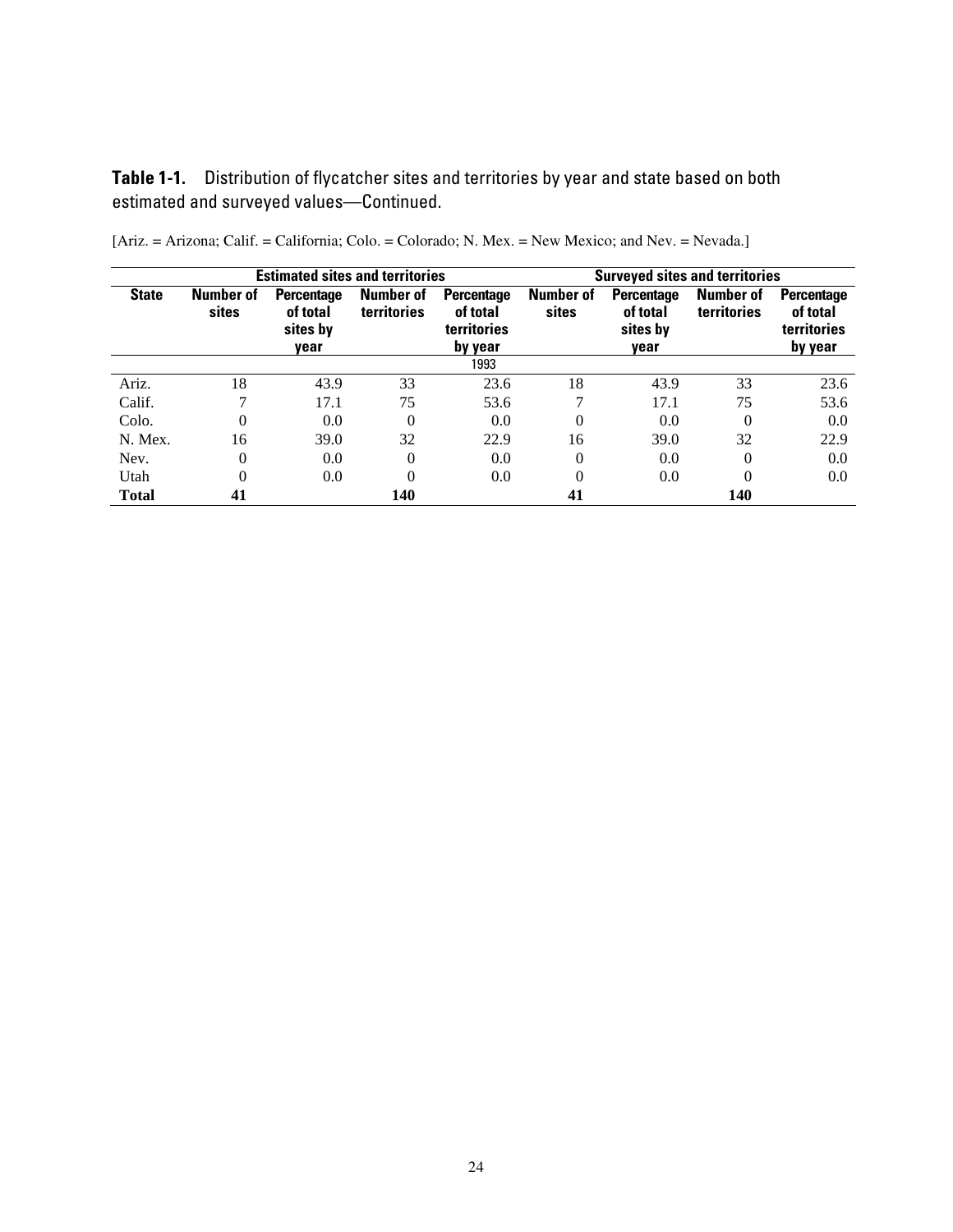## <span id="page-28-0"></span>**Appendix 2. List of Extirpated Sites**

These are labeled "extirpated" sites, although it is important to recognize that a particular site could become occupied again in the future. If flycatchers are detected at any site in subsequent years, that site will no longer be considered extirpated and will be removed from this list. In past years, 64 sites that were unoccupied for 1 or more years were subsequently reoccupied by flycatchers.

**Table 2-1.** List of the 142 sites that at one time had Southwestern willow flycatcher territories, but were unoccupied as of the most recent survey (zero territories for 1 or more years).

| Site name                              | Site code          | <b>State</b> | Year | Reference                             |
|----------------------------------------|--------------------|--------------|------|---------------------------------------|
| Agua Fria River-Waddell Dam            | <b>AFWADA</b>      | Ariz.        | 2007 | Stump, written commun.,               |
|                                        |                    |              |      | Mar. 2008                             |
| Agua Hedionda-Macario Canyon           | <b>AHMACA</b>      | Calif.       | 2001 | Kenwood, 2008                         |
| Amargosa River-Oasis Valley-Springdale | <b>AMOVSP</b>      | Nev.         | 2007 | Klinger and Furtek, 2008              |
| Ash Meadows NWR-Carson Slough          | <b>AMAMCS</b>      | Nev.         | 2007 | Klinger and Furtek, 2008              |
| Bill Williams-Cave Wash                | <b>BWCAVE</b>      | Ariz.        | 2007 | McLeod, written                       |
|                                        |                    |              |      | commun., Apr. 2008                    |
| <b>Bill Williams Buckskin</b>          | <b>BWBUCK</b>      | Ariz.        | 2006 | Graber and others, 2007               |
| Bill Williams Delta Marsh Edge         | <b>BWDEMA</b>      | Ariz.        | 2007 | McLeod, written                       |
|                                        |                    |              |      | commun., Apr. 2008                    |
| <b>Bill Williams Gemini</b>            | <b>BWGEMI</b>      | Ariz.        | 2007 | McLeod, written commun.               |
|                                        |                    |              |      | Apr. 2008                             |
| <b>Bluewater Creek</b>                 | <b>RIBLUE</b>      | N. Mex.      | 2007 | Leonard, written commun.,             |
|                                        |                    |              |      | Mar. 2008                             |
| Canebrake Preserve                     | <b>KECANE</b>      | Calif.       | 2003 | Kenwood, 2008                         |
| Colorado River-Adobe Lake              | <b>COADOB</b>      | Ariz.        | 2007 | McLeod, written                       |
|                                        |                    |              |      | commun., Apr. 2008                    |
| Colorado River-Big Hole Slough         | <b>COBHSL</b>      | Calif.       | 2007 | McLeod, written                       |
|                                        |                    |              |      | commun., Apr. 2008                    |
| Colorado River-Cibola SW Landing Strip | <b>COCIBO</b>      | Ariz.        | 2007 | McLeod, written                       |
| Colorado River-Clear Lake              | <b>COCLLA</b>      |              |      | commun., Apr. 2008                    |
|                                        |                    | Ariz.        | 2007 | McLeod, written                       |
| Colorado River-Draper Lake             | <b>CODRAP</b>      | Calif.       | 2007 | commun., Apr. 2008<br>McLeod, written |
|                                        |                    |              |      | commun., Apr. 2008                    |
| Colorado River-Ehrenberg               | <b>COEHRE</b>      | Ariz.        | 2007 | McLeod, written                       |
|                                        |                    |              |      | commun., Apr. 2008                    |
| Colorado River-Ferguson Lake           | <b>COFERG</b>      | Ariz.        | 2007 | McLeod, written                       |
|                                        |                    |              |      | commun., Apr. 2008                    |
| Colorado River-Gila Confluence 1       | <b>COGILA</b>      | Ariz.        | 2007 | McLeod, written                       |
|                                        |                    |              |      | commun., Apr. 2008                    |
| Colorado River-Grand Canyon RM 28-29   | COGC <sub>29</sub> | Ariz.        | 2005 | English and others, 2006              |
| Colorado River-Grand Canyon RM 50-51 L | COGC50             | Ariz.        | 2005 | English and others, 2006              |
| Colorado River-Grand Canyon RM 65.3 L  | COGC65             | Ariz.        | 2004 | Munzer and others, 2005               |
| Colorado River-Grand Canyon RM 71 L    | COGC71             | Ariz.        | 2005 | English and others, 2006              |
| Colorado River-Grand Cyn RM 246 L      | <b>CO246L</b>      | Ariz.        | 2006 | Graber and others, 2007               |
| Colorado River-Grand Cyn RM 259.5 L    | CO259L             | Ariz.        | 2005 | English and others, 2006              |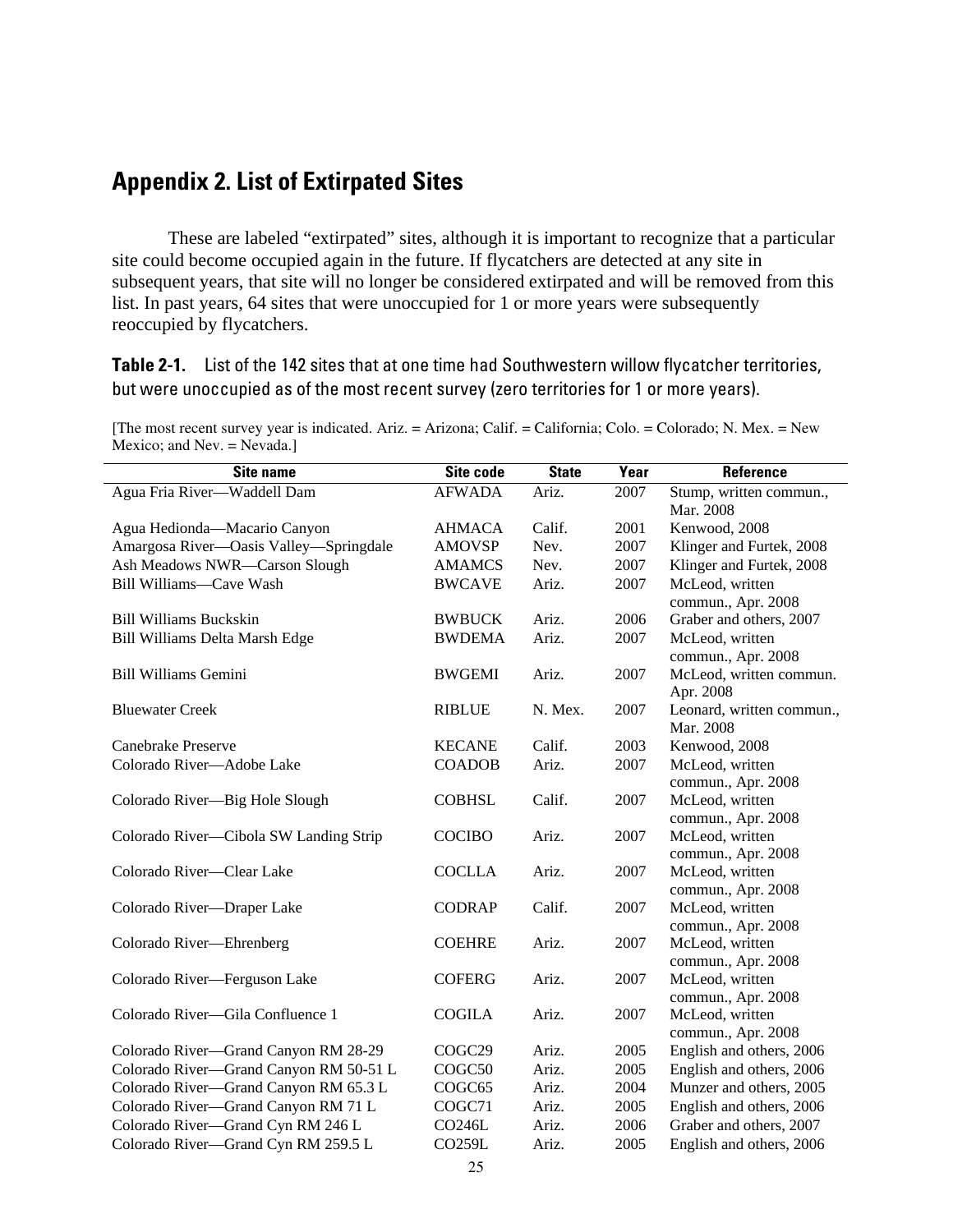| <b>Site name</b>                      | Site code           | <b>State</b> | Year | Reference                              |
|---------------------------------------|---------------------|--------------|------|----------------------------------------|
| Colorado River-Grand Cyn RM 263-262 L | CO263L              | Ariz.        | 2004 | Munzer and others, 2005                |
| Colorado River-Grand Cyn RM 265-263 L | CO265L              | Ariz.        | 2003 | Smith and others, 2004                 |
| Colorado River-Grand Cyn RM 268-264 R | <b>CO268R</b>       | Ariz.        | 2004 | Munzer and others, 2005                |
| Colorado River-Grand Cyn RM 268-265 L | CO <sub>268</sub> L | Ariz.        | 2003 | Smith and others, 2004                 |
| Colorado River-Grand Cyn RM 270-268 L | <b>CO270L</b>       | Ariz.        | 2003 | Smith and others, 2004                 |
| Colorado River-Grand Cyn RM 272-268 R | CO272R              | Ariz.        | 2004 | Munzer and others, 2005                |
| Colorado River-Grand Cyn RM 273-270 L | CO273L              | Ariz.        | 2002 | Smith and others, 2003                 |
| Colorado River-Grand Cyn RM 277-273 L | <b>CO277L</b>       | Ariz.        | 2007 | Stump, written commun.,<br>Mar. 2008   |
| Colorado River-Hoge                   | <b>COHOGE</b>       | Ariz.        | 2007 | McLeod, written<br>commun., Apr. 2008  |
| Colorado River—Lake Mead Delta        | <b>COMEAD</b>       | Ariz.        | 2007 | Stump, written commun.,<br>Mar. 2008   |
| Colorado River-Martinez lake          | <b>COMALA</b>       | Ariz.        | 2007 | McLeod, written<br>commun., Apr. 2008  |
| Colorado River-Miles 257.5 to 257.0 R | CO257R              | Ariz.        | 2005 | English and others, 2006               |
| Colorado River-Mittry Lake            | <b>COMITT</b>       | Ariz.        | 2007 | McLeod, written<br>commun., Apr. 2008  |
| Colorado River-Picacho East           | <b>COPICA</b>       | Calif.       | 2007 | McLeod, written<br>commun., Apr. 2008  |
| Colorado River-Taylor Lake            | <b>COTAYL</b>       | Calif.       | 2005 | Kenwood file, May 2007                 |
| Colorado River-Trampas Wash           | <b>COTRAM</b>       | Calif.       | 2005 | Kenwood file, May 2007                 |
| Colorado River-Walker Lake            | <b>COWALK</b>       | Calif.       | 2005 | Kenwood file, May 2007                 |
| Colorado River Blankenship            | <b>COBLAN</b>       | Ariz.        | 2006 | Graber and others, 2007                |
| Coyote Creek                          | <b>CNCOYO</b>       | N. Mex.      | 2007 | Leonard, written commun.,<br>Mar. 2008 |
| Coyote Creek—Guadalupita Bridge       | <b>CNGUBR</b>       | N. Mex.      | 2007 | Leonard, written commun.,<br>Mar. 2008 |
| Coyote Creek-Guadalupita North        | <b>CNGUNO</b>       | N. Mex.      | 2007 | Leonard, written commun.,<br>Mar. 2008 |
| De Luz Creek-Camp Pendleton           | <b>SMDELU</b>       | Calif.       | 2006 | Kenwood file, May 2007                 |
| Gila River-Dysart Road                | <b>GIDYSA</b>       | Ariz.        | 2003 | Smith and others, 2004                 |
| Gila River-Earven Flat                | <b>GIEAFL</b>       | Ariz.        | 2005 | English and others, 2005               |
| Gila River-Fort Thomas Bridge         | <b>GIFTBR</b>       | Ariz.        | 1994 | Paradzick and others, 2001             |
| Gila River-Fortuna Wash               | <b>GIFOWA</b>       | Ariz.        | 2007 | McLeod, written<br>commun., Apr. 2008  |
| Gila River-GRN 033                    | GIGN33              | Ariz.        | 2006 | Graber and others, 2007                |
| Gila River-GRS005                     | GIGS05              | Ariz.        | 2007 | Stump, written commun.,<br>Mar. 2008   |
| Gila River-GRS009                     | GIGS09              | Ariz.        | 2007 | Stump, written commun.,<br>Mar. 2008   |
| Gila River-GRSN031                    | GIGI31              | Ariz.        | 2006 | Graber and others, 2007                |
| Gila River-Guthrie                    | <b>GIGUTH</b>       | Ariz.        | 2006 | Graber and others, 2007                |
| Gila River-San Jose                   | <b>GISAJO</b>       | Ariz.        | 2001 | Smith and others, 2002                 |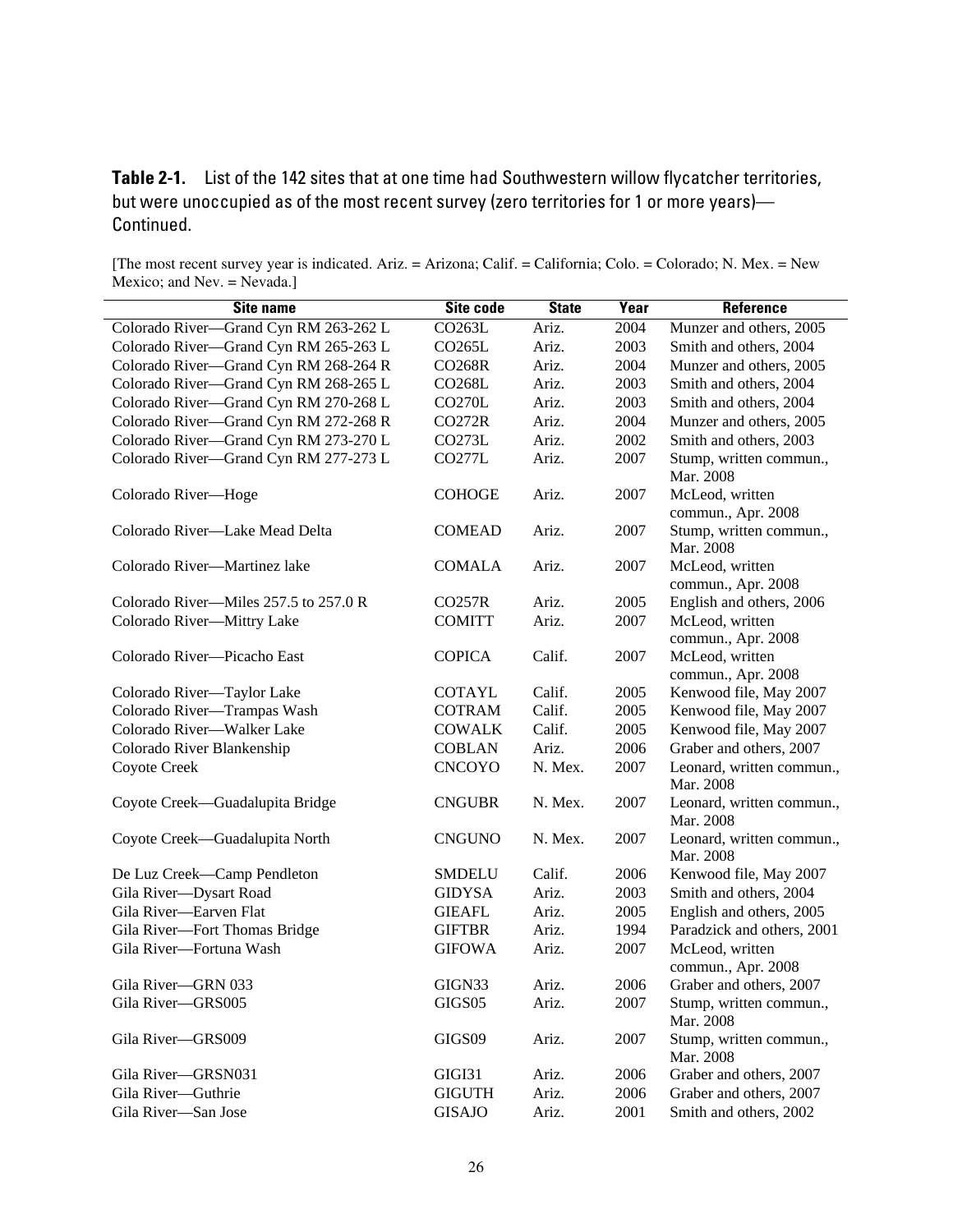| <b>Site name</b>                       | Site code     | <b>State</b> | Year | Reference                                 |
|----------------------------------------|---------------|--------------|------|-------------------------------------------|
| Gila River-Smithville Canal            | <b>GISMIT</b> | Ariz.        | 1997 | McCarthey and others,<br>1998             |
| Gila River-Solomon NW                  | <b>GISONW</b> | Ariz.        | 2007 | Stump, written commun.,<br>Mar. 2008      |
| Gila River-Whitlow Dam                 | <b>GIWHDA</b> | Ariz.        | 2006 | Graber and others, 2007                   |
| Gila River GRN010                      | GIGN10        | Ariz.        | 2007 | Stump, written commun.,<br>Mar. 2008      |
| Gila River GRN011                      | GIGN11        | Ariz.        | 2000 | Paradzick and others, 2001                |
| Gila River GRN015                      | GIGN15        | Ariz.        | 2002 | Smith and others, 2003                    |
| Gila River GRN020 (Kelvin Bridge)      | GIGN20        | Ariz.        | 2007 | Stump, written commun.,<br>Mar. 2008      |
| Gila River GRS012                      | GIGS12        | Ariz.        | 2007 | Stump, written commun.,<br>Mar. 2007      |
| Gila River GRS013                      | GIGS13        | Ariz.        | 2003 | Smith and others, 2004                    |
| Gila River GRS015                      | GIGS15        | Ariz.        | 2002 | Smith and others, 2003                    |
| Holcomb Creek—Little Bear Springs      | <b>MOLBRS</b> | Calif.       | 2004 | Kenwood, 2005                             |
| Kanab Creek-Town of Kanab              | <b>COKANB</b> | Utah         | 2007 | Day, 2008                                 |
| Lake Havasu-Neptune                    | <b>COHAVA</b> | Ariz.        | 2006 | Graber and others, 2007                   |
| Las Flores Creek                       | <b>LFLAFL</b> | Calif.       | 2007 | Kenwood file, Apr. 2008                   |
| Meadow Valley Wash-Site 1              | MVMV01        | Nev.         | 2006 | Klinger and Furtek, 2007                  |
| Mimbres River-Highway 152 to San Juan  | <b>MIDISE</b> | N. Mex.      | 2007 | Leonard, written commun.,<br>Mar. 2008    |
| Mojave River-Oro Grande                | <b>MOORGR</b> | Calif.       | 2004 | Kenwood file, Sept. 2005                  |
| Mojave River, Upper Narrows            | <b>MOUPNA</b> | Calif.       | 2006 | Kenwood file, May 2007                    |
| Mojave River, Victorville I-15         | <b>MOVICT</b> | Calif.       | 2004 | Kenwood file, Sept. 2005                  |
| Nelson Reservoir                       | <b>LCNERE</b> | Ariz.        | 2006 | Graber and others, 2007                   |
| Pahranagat River-Crystal Springs       | <b>PACRSP</b> | Nev.         | 2007 | Klinger and Furtek, 2008                  |
| Parkview Fish Hatch                    | <b>CHPARK</b> | N. Mex.      | 2001 | Williams, written comm.,<br>2002          |
| Rio Grande-Casa Colorado               | <b>RIRGCC</b> | N. Mex.      | 2007 | Leonard, written commun.,<br>Mar. 2008    |
| Rio Grande-Hot Creek SWA               | <b>RIHTSW</b> | Colo.        | 2004 | Ecosphere Environmental<br>Services, 2006 |
| Rio Grande—San Acacia to Bosque Refuge | <b>RIRGSA</b> | N. Mex.      | 2007 | Leonard, written commun.,<br>Mar. 2008    |
| Rio Grande Orilla Verde                | <b>RIORIL</b> | N. Mex.      | 2007 | Leonard, written commun.,<br>Mar. 2008    |
| Rio Grande Taos Junction Bridge        | <b>RITAOS</b> | N. Mex.      | 2007 | Leonard, written commun.,<br>Mar. 2008    |
| Rio Grande Velarde-El Guique           | <b>RIELGU</b> | N. Mex.      | 2002 | Williams, written<br>commun., Mar. 2003   |
| Rio Grande Velarde-Garcia Acequia      | <b>RIGARC</b> | N. Mex.      | 2007 | Leonard, written commun.,<br>Mar. 2008    |
| Rio Grande Velarde-La Canova           | <b>RILACA</b> | N. Mex.      | 2007 | Leonard, written commun.,<br>Mar. 2008    |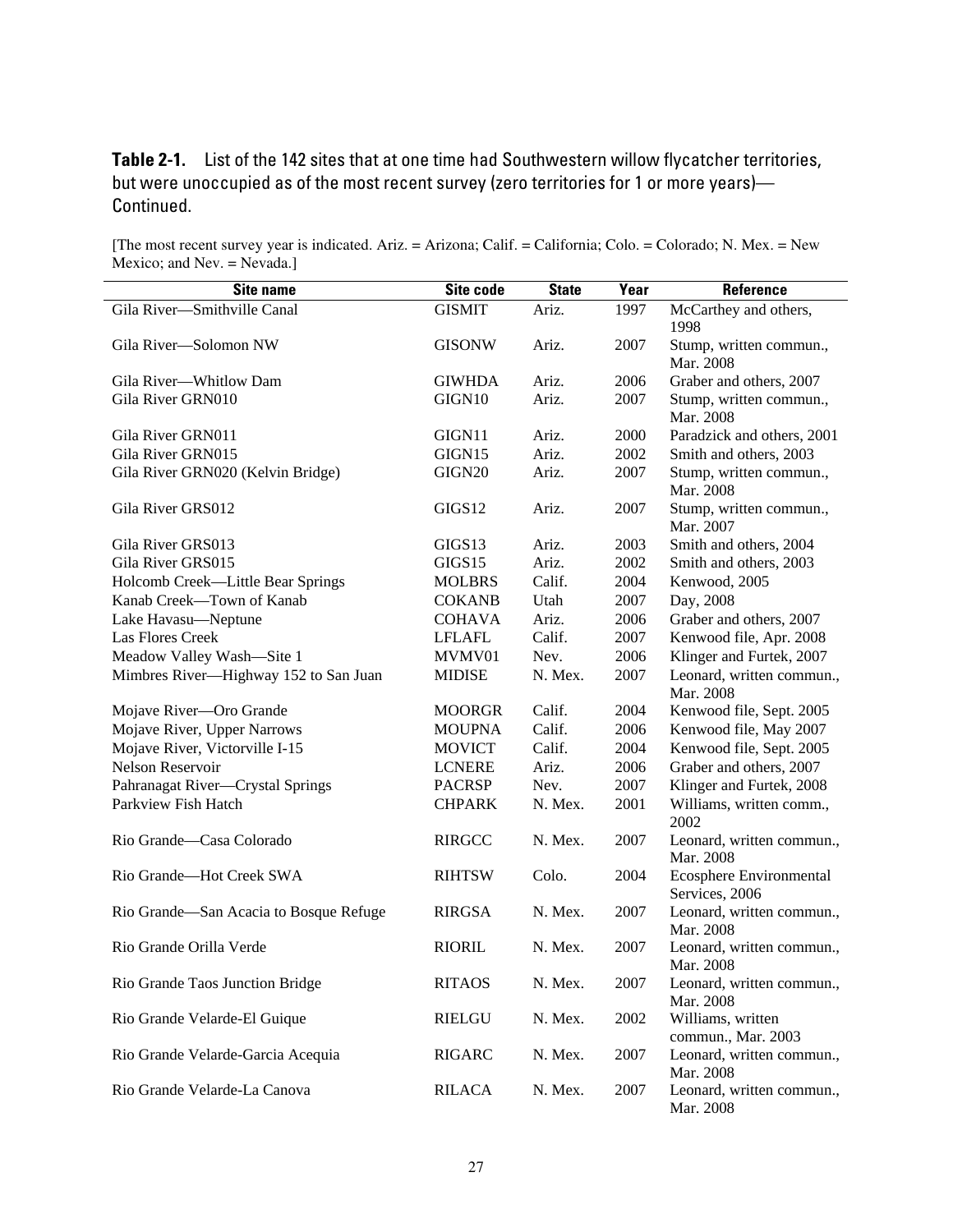| <b>Site name</b>                         | Site code     | <b>State</b> | Year | Reference                 |
|------------------------------------------|---------------|--------------|------|---------------------------|
| Rio Grande Velarde-La Rinconada          | <b>RILARI</b> | N. Mex.      | 2007 | Leonard, written commun., |
|                                          |               |              |      | Mar. 2008                 |
| Salt River-School House Point N          | <b>SRSCHN</b> | Ariz.        | 2006 | Graber and others, 2007   |
| Salt River-School House Point S          | <b>SRSCHS</b> | Ariz.        | 2006 | Graber and others, 2007   |
| Salt River Inflow-Roos Lk: Lakeshore     | <b>SRLAKE</b> | Ariz.        | 2006 | Graber and others, 2007   |
| San Diego Creek-Laguna Lakes             | <b>SGLALA</b> | Calif.       | 2004 | Kenwood, 2004             |
| San Dieguito River                       | <b>SDSADI</b> | Calif.       | 2004 | Kenwood, 2005             |
| San Gabrial River                        | <b>SBSAGA</b> | Calif.       | 2005 | Kenwood, 2006             |
| San Juan Creek-Canada Gobernadora        | <b>SUCAGO</b> | Calif.       | 2004 | Kenwood, 2005             |
| San Juan Creek-La Novia Bridge           | <b>SUNOBR</b> | Calif.       | 2005 | Kenwood, 2006             |
| San Juan River-Shiprock                  | <b>SJSHIP</b> | N. Mex.      | 1999 | Fitzgerald, unpub. data   |
| San Luis Rey River-Agua Caliente Creek   | <b>SLACCR</b> | Calif.       | 2001 | Kenwood, 2008             |
| San Luis Rey River-Guajome Lake          | <b>SLGUAJ</b> | Calif.       | 2007 | Kenwood, 2008             |
| San Luis Rey River-Pilgrim Creek         | <b>SLPILG</b> | Calif.       | 2007 | Kenwood, 2008             |
| San Luis Rey River, Couser Cyn           | <b>SLCOUS</b> | Calif.       | 2003 | Kenwood, 2005             |
| San Pedro River-Apache Powder Rd         | <b>SPAPPO</b> | Ariz.        | 2004 | Munzer and others, 2005   |
| San Pedro River-Bingham Cienega          | <b>SPBICI</b> | Ariz.        | 2005 | English and others, 2006  |
| San Pedro River-Capgage Wash             | <b>SPCAWA</b> | Ariz.        | 2005 | English and others, 2006  |
| San Pedro River-Hereford Bridge          | <b>SPHEBR</b> | Ariz.        | 2006 | Graber and others, 2007   |
| San Pedro River-Indian Hills             | <b>SPINHI</b> | Ariz.        | 2005 | English and others, 2006  |
| San Pedro River-Malpais Hill             | <b>SPMAHI</b> | Ariz.        | 2005 | English and others, 2006  |
| San Pedro River-Soza Wash                | <b>SPSOWA</b> | Ariz.        | 2003 | Smith and others, 2004    |
| San Pedro River, SR 90                   | SPSR90        | Ariz.        | 2006 | Graber and others, 2007   |
| Santa Ana River-Bear Creek               | <b>SABEAR</b> | Calif.       | 2004 | Kenwood, 2005             |
| Santa Ana River-City Creek               | <b>SACICR</b> | Calif.       | 2002 | Kenwood, 2005             |
| Santa Ana River-Deer Creek               | <b>SADEER</b> | Calif.       | 2004 | Kenwood, 2005             |
| Santa Ana River-East Etiwanda Creek      | <b>SAEECR</b> | Calif.       | 2001 | Kenwood, 2006             |
| Santa Ana River-Featherly Regional Park  | <b>SAFEAT</b> | Calif.       | 2001 | Kenwood, 2005             |
| Santa Ana River-La Cadena to Waterman    | <b>SALACA</b> | Calif.       | 2004 | Kenwood, 2005             |
| Santa Ana River-Metcalf Creek            | <b>SAMECR</b> | Calif.       | 2004 | Kenwood, 2006             |
| Santa Ana River-Mtn Home Village         | <b>SAMTNH</b> | Calif.       | 2004 | Kenwood, 2006             |
| Santa Ana River-Rattlesnake Creek        | <b>SARTSN</b> | Calif.       | 2004 | Kenwood, 2005             |
| Santa Ana River-San Timoteo Creek        | <b>SASNTI</b> | Calif.       | 2006 | Kenwood, 2007             |
| Santa Ana River-SR 38 Bridge Crossing    | SA38BC        | Calif.       | 2005 | Kenwood, 2007             |
| Santa Ana River-Strawberry Creek         | <b>SASTCR</b> | Calif.       | 2000 | Kenwood, 2008             |
| Santa Ana River-Van Dusen Canyon         | SAVDCA        | Calif.       | 2002 | Kenwood, 2005             |
| Santa Ana River-Waterman Creek           | <b>SAWACR</b> | Calif.       | 2001 | Kenwood, 2008             |
| Santa Clara River-Arco/Four Corners      | <b>STARCO</b> | Calif.       | 2005 | Kenwood, 2006             |
| Santa Clara River-Fillmore Fish Hatch    | STFILL        | Calif.       | 2002 | Kenwood, 2005             |
| Santa Clara River-San Francisquito Creek | <b>STSFCR</b> | Calif.       | 2001 | Kenwood, 2006             |
| Santa Clara River-Saticoy                | STSATI        | Calif.       | 2003 | Kenwood, 2005             |
| Santa Clara River-Soledad Canyon         | STSOCA        | Calif.       | 2004 | Kenwood, 2005             |
| Santa Clara River-Upper Piru Creek       | <b>STUPPI</b> | Calif.       | 2006 | Kenwood, 2007             |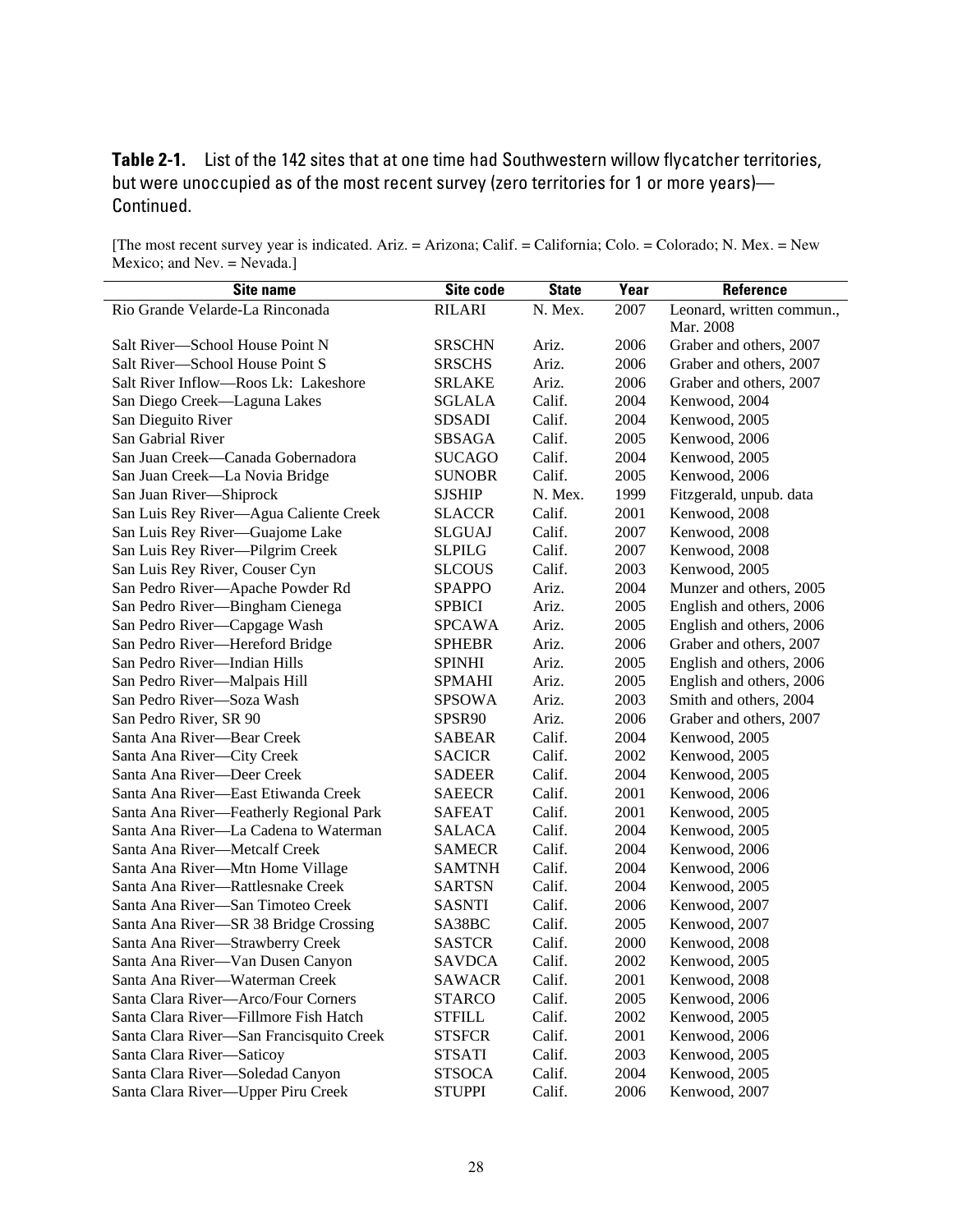| Site name                             | Site code     | <b>State</b> | Year | <b>Reference</b>           |
|---------------------------------------|---------------|--------------|------|----------------------------|
| Santa Cruz River-Cienega Creek        | <b>SZCICR</b> | Ariz.        | 2006 | Graber and others, 2007    |
| Santa Margarita River-Fallbrook Creek | <b>SMFALL</b> | Calif.       | 2007 | Kenwood, 2008              |
| Santa Maria River, Lower              | <b>SNSMLO</b> | Ariz.        | 2005 | English and others, 2006   |
| Santa Ynez River—Gibralter            | <b>SYGIBR</b> | Calif.       | 2002 | Kenwood, 2005              |
| Santa Ynez River-Lompoc               | <b>SYLOMP</b> | Calif.       | 2003 | Kenwood, 2005              |
| Santa Ysabel Creek—Tim's Canyon       | <b>SDTICA</b> | Calif.       | 2002 | Kenwood, 2005              |
| <b>Sulphur Creek</b>                  | <b>PHSUCR</b> | Calif.       | 2003 | Kenwood, 2008              |
| Sweetwater Reservoir                  | <b>SWSWRE</b> | Calif.       | 2006 | Kenwood, 2007              |
| Temecula Creek—Aguanga                | <b>TEAGUA</b> | Calif.       | 2001 | Kenwood, 2005              |
| Verde River-Camp Verde                | <b>VECAVE</b> | Ariz.        | 2007 | Stump, written commun.,    |
|                                       |               |              |      | Mar. 2008                  |
| Verde River—Davenport                 | <b>VEDAWA</b> | Ariz.        | 2006 | Graber and others, 2007    |
| Verde River—Tavasci Marsh             | <b>VETAVA</b> | Ariz.        | 1999 | Paradzick and others, 2000 |
| Verde River—Tuzigoot Bridge           | <b>VETUZI</b> | Ariz.        | 2006 | Graber and others, 2007    |
| Virgin River at St. George            | <b>VIGEOR</b> | Utah         | 2007 | Day, 2008                  |

<span id="page-32-0"></span>[The most recent survey year is indicated. Ariz. = Arizona; Calif. = California; Colo. = Colorado; N. Mex. = New Mexico; and Nev. = Nevada.]

#### **References**

- Day, K.S., 2008, Summary of Southwestern willow flycatcher investigations in Utah Division of Wildlife Resources' Southern Region in 2007: Utah Division of Wildlife Resources.
- English, H.E., Graber, A.E., Stump, S.D., Telle, H.E., and Ellis, L.A., 2006, Southwestern willow flycatcher 2005 survey and nest monitoring report: Arizona Game and Fish Department, Phoenix, Ariz., Nongame and Endangered Wildlife Program Technical Report 248, 90 p.
- Ecosphere Environmental Services, 2006, Southern Colorado Southwestern Willow Flycatcher (*Empidonax traillii extimus*) acoustic sampling report: Report prepared for U.S. Department of Interior, Provo, Utah.
- Graber, A.E., Weddle, D.M., English, H.C., Stump, S.D., Telle, H.E., and Ellis, L.A., 2007, Southwestern willow flycatcher 2006 survey and nest monitoring report: Arizona Game and Fish Department, Phoenix, Ariz., Nongame and Endangered Wildlife Program, Technical Report 249, 105 p.
- Kenwood, K.E., 2004, Southwestern willow flycatcher California access database—2003: U.S. Geological Survey Western Ecological Research Center, San Diego Field Station, San Diego, Calif.
- Kenwood, K.E., 2005, Southwestern willow flycatcher California access database—2004: U.S. Geological Survey Western Ecological Research Center, San Diego Field Station, San Diego, Calif.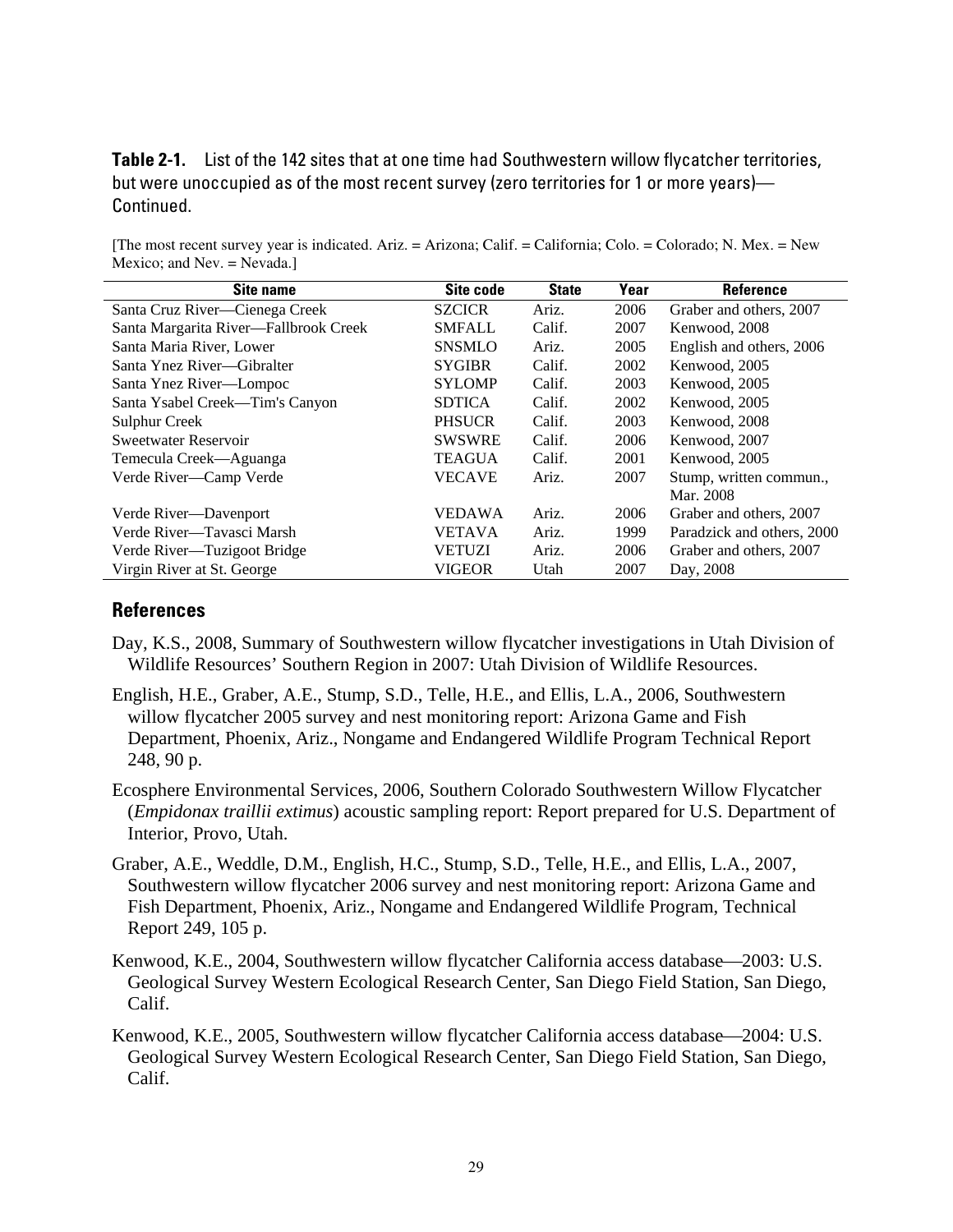- Kenwood, K.E., 2006, Southwestern willow flycatcher California access database—2005: U.S. Geological Survey Western Ecological Research Center, San Diego Field Station, San Diego, Calif.
- Kenwood, K.E., 2007, Southwestern willow flycatcher California access database—2006: U.S. Geological Survey Western Ecological Research Center, San Diego Field Station, San Diego, Calif., May 2006.
- Kenwood, K.E., 2008, Southwestern willow flycatcher California access database—2007: U.S. Geological Survey Western Ecological Research Center, San Diego Field Station, San Diego, Calif., April 2008.
- Klinger, C.M., and Furtek, B., 2007, Breeding status and surveys for the Southwestern willow flycatcher and yellow-billed cuckoo at sites in southern Nevada: Nevada Department of Wildlife, Southern Region Diversity Program, Program Activities Report, 32 p.
- Klinger, C.M., and Furtek, B., 2008, Breeding status and surveys for the Southwestern willow flycatcher and yellow-billed cuckoo at select sites in southern Nevada, 2007 annual report: Nevada Department of Wildlife, Southern Region Diversity Program, Program Activities Report, 39 p.
- McCarthey, T.D., Paradzick, C.E., Rourke, J.W., Sumner, M.W., and Davidson, R.F., 1998, Arizona Partners in Flight Southwestern willow flycatcher 1997 survey and nest monitoring report: Arizona Game and Fish Department, Phoenix, Ariz., Nongame and Endangered Wildlife Program Technical Report 130.
- Munzer, O.M., English, H.C., Smith, A.B., and Tudor, A.A., 2005, Southwestern willow flycatcher 2004 survey and nest monitoring report: Arizona Game and Fish Department, Phoenix, Ariz., Nongame and Endangered Wildlife Program Technical Report 244, 73 p.
- Paradzick, C.E., Davidson, R.F., Rourke, J.W., Sumner, M.W., Wartell, A.M., and McCarthey, T.D., 2000, Southwestern willow flycatcher 1999 survey and nest monitoring report: Arizona Game and Fish Department, Phoenix, Ariz., Nongame and Endangered Wildlife Program Technical Report 151.
- Paradzick, C.E., McCarthey, T.D., Davidson, R.F., Rourke, J.W., Sumner, M.W., and Smith, A.B., 2001, Southwestern willow flycatcher 2000 survey and nest monitoring report: Arizona Game and Fish Department, Phoenix, Ariz., Nongame and Endangered Wildlife Program Technical Report 175, 102 p.
- Smith, A.B., Paradzick, C.E., Woodward, A.A., Dockens, P.E.T., and McCarthey, T.D., 2002, Southwestern willow flycatcher 2001 survey and nest monitoring report: Arizona Game and Fish Department, Phoenix, Ariz., Nongame and Endangered Wildlife Program Technical Report 191, 71 p.
- Smith, A.B., Woodward, A.A., Dockens, P.E.T., Martin, J.S., and McCarthey, T.D., 2003, Southwestern willow flycatcher 2002 survey and nest monitoring report: Arizona Game and Fish Department, Phoenix, Ariz., Nongame and Endangered Wildlife Program Technical Report 210, 57 p.